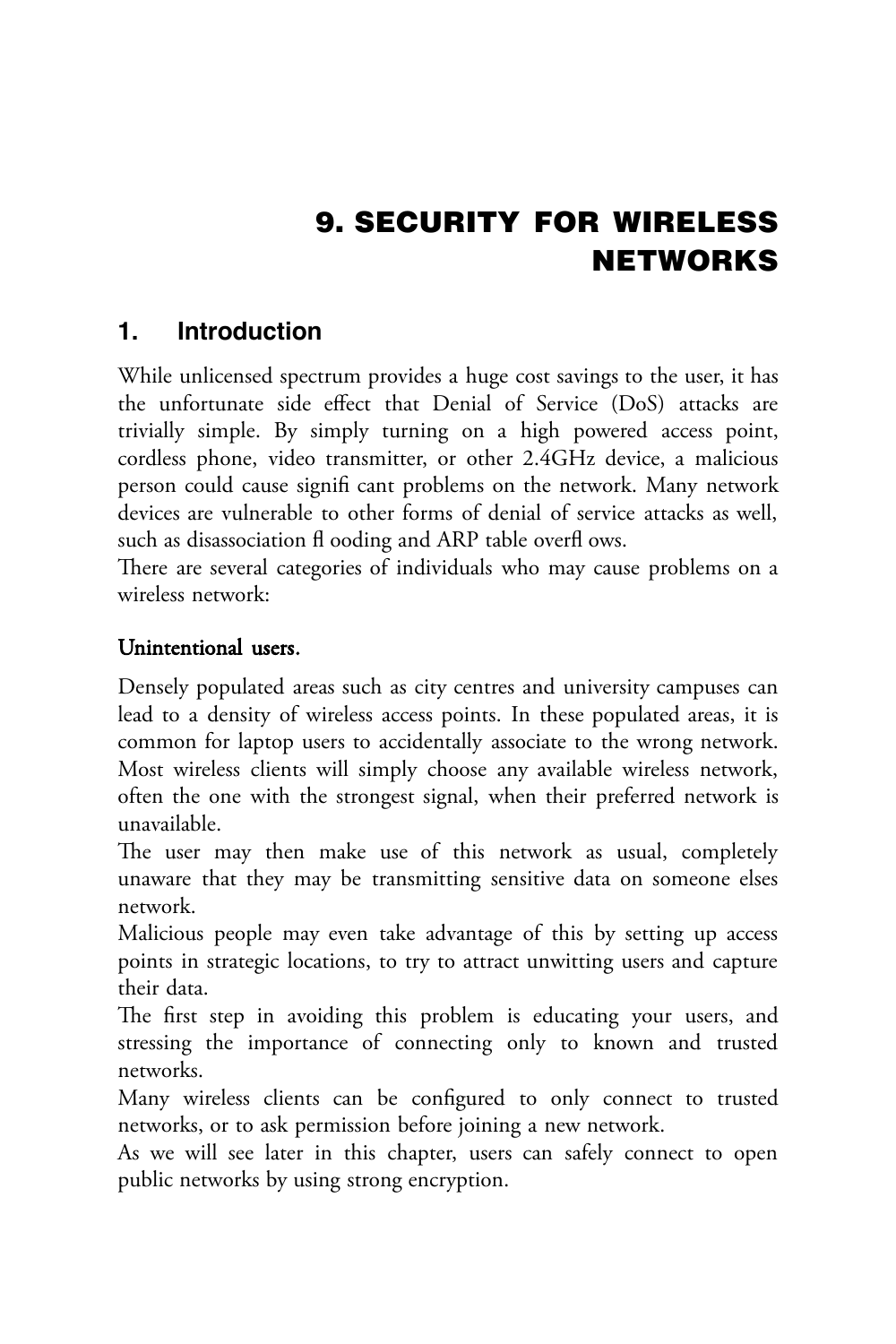### War drivers.

The "war driving" phenomenon draws its name from the popular 1983 hacker flm, "War Games".

War drivers are interested in fnding the physical location of wireless networks.

They typically drive around with a laptop, GPS, and omnidirectional antenna, logging the name and location of any networks they fnd. These logs are then combined with logs from other war drivers, and are turned into graphical maps depicting the wireless "footprint" of a particular city.

The vast majority of war drivers likely pose no direct threat to networks, but the data they collect might be of interest to a network cracker. For example, it might be obvious that an unprotected access point detected by a war driver is located inside a sensitive building, such as a government or corporate office.

A malicious person could use this information to illegally access the network there. Arguably, such an AP should never have been set up in the frst place, but war driving makes the problem all the more urgent. As we will see later in this chapter, war drivers who use the popular program NetStumbler can be detected with programs such as Kismet.

For more information about war driving, see sites such as:

[http://wigle.net/,](http://wigle.net/)

[http://www.nodedb.com/,](http://www.nodedb.com/) or [http://www.stumbler.net/.](http://www.stumbler.net/)

#### Rogue access points.

There are two general classes of rogue access points:

Those incorrectly installed by legitimate users, and those installed by malicious people who intend to collect data or do harm to the network. In the simplest case, a legitimate network user may want better wireless coverage in their office, or they might fnd security restrictions on the corporate wireless network too difficult to comply with.

By installing an inexpensive consumer access point without permission, the user opens the entire network up to potential attacks from the inside. While it is possible to scan for unauthorised access points on your wired network, setting a clear policy that prohibits them is a very important frst step.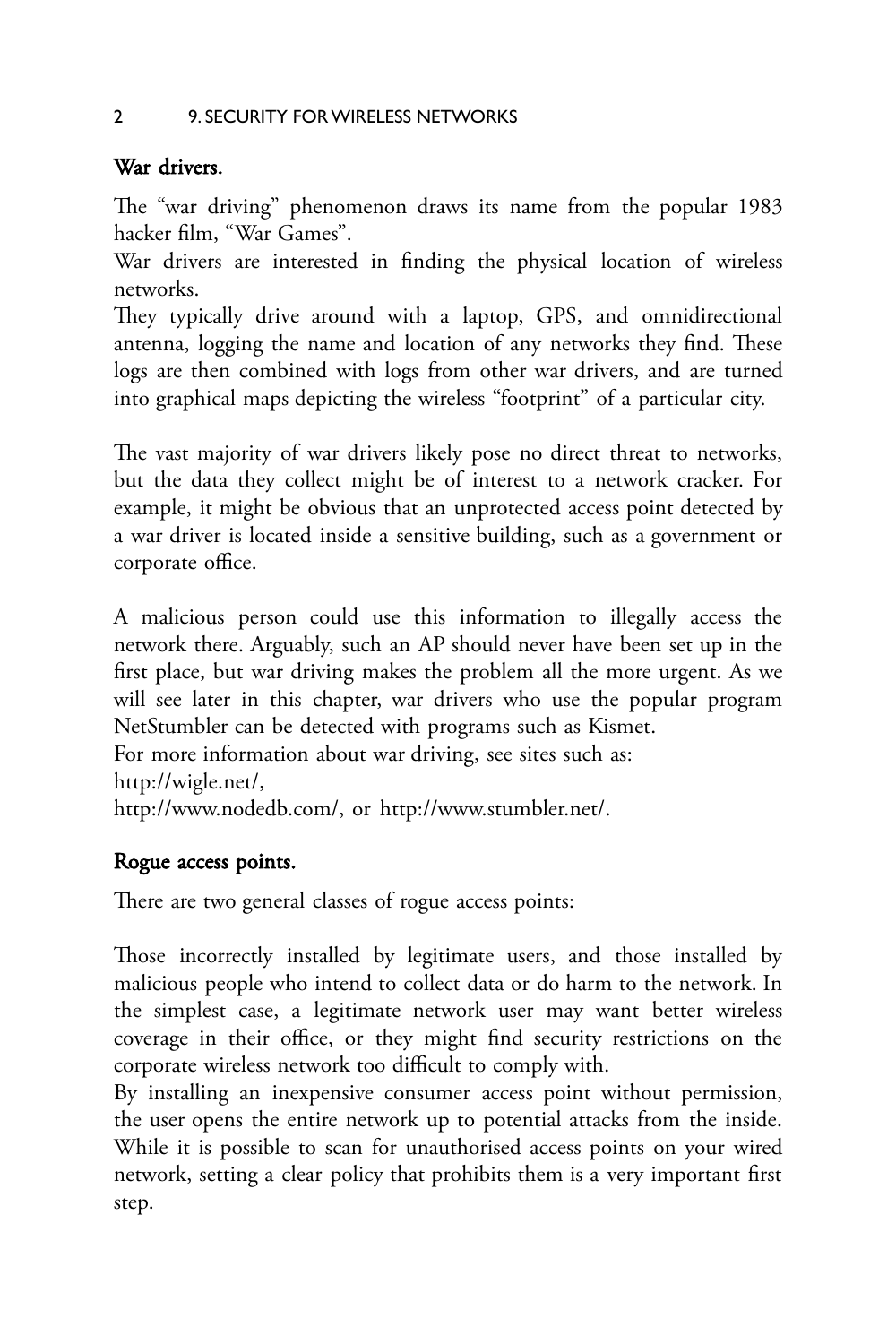The second class of rogue access point can be very difficult to deal with. By installing a high powered AP that uses the same ESSID as an existing network, a malicious person can trick people into using their equipment, and log or even manipulate all data that passes through it.

Again, if your users are trained to use strong encryption, this problem is signifcantly reduced.

### Eavesdroppers.

As mentioned earlier, eavesdropping is a very difficult problem to deal with on wireless networks. By using a passive monitoring tool (such as Kismet), an eavesdropper can log all network data from a great distance away, without ever making their presence known.

Poorly encrypted data can simply be logged and cracked later, while unencrypted data can be easily read in real time.

If you have difficulty convincing others of this problem, you might want to demonstrate tools such as

Driftnet (http://www.ex-parrot.com/~chris/driftnet/).

Driftnet watches a wireless network for graphical data, such as GIF and JPEG fles. While other users are browsing the Internet, these tools simply display all graphics found in a graphical collage. While you can tell a user that their email is vulnerable without encryption, nothing drives the message home like showing them the pictures they are looking at in their web browser. Again, while it cannot be completely prevented, proper application of strong encryption will discourage eavesdropping.

## **2. Protecting the wireless network**

In a traditional wired network, access control is relatively straightforward: If a person has physical access to a computer or network hub, they can use (or abuse) the network resources. While software mechanisms are an important component of network security, limiting physical access to the network devices is the ultimate access control mechanism. Simply put, if all terminals and network components are physically only accessible to trusted individuals, the network can likely be trusted. The rules change signifcantly with wireless networks. While the apparent range of your access point may seem to be just a few hundred metres, a user with a high gain antenna may be able to make use of the network from several blocks away.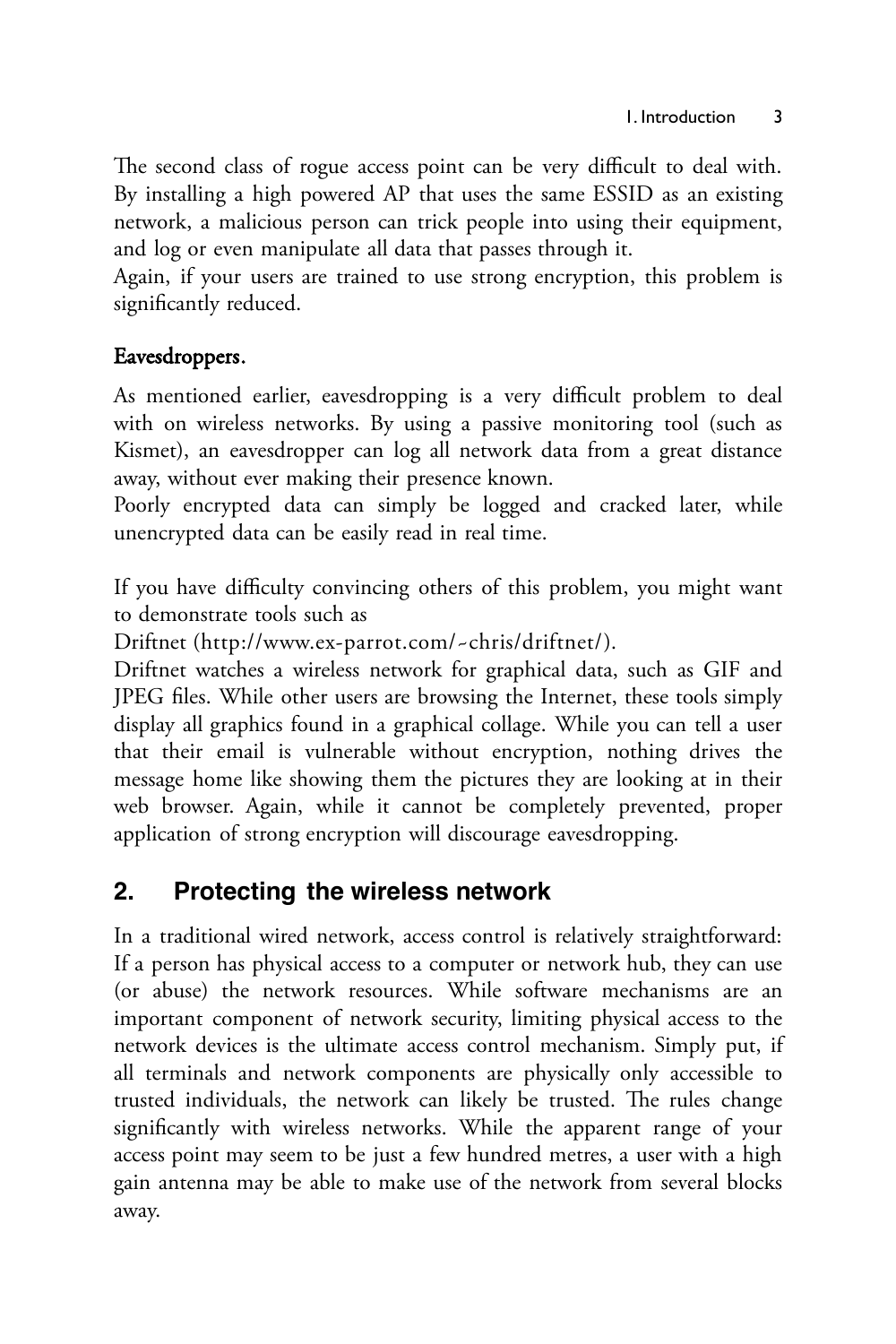Should an unauthorised user be detected, is impossible to simply "trace the cable" back to the users location.

Without transmitting a single packet, a sufficiently talented nefarious user can capture and log traffic on a wireless network to disk.

This data can later be used to launch a more sophisticated attack against the network. Never assume that radio waves simply "stop" at the edge of your property line, or inside your building. Physical security in wireless networks is limited to preventing compromise of the active components, cables and power supply.

Where physical access to the network cannot be prevented we have to rely on electronic means for controlling access to the wireless infrastructure in order to only allow authorised persons and systems to use the wireless network. But remember, while a certain amount of access control and authentication is necessary in any network, you have failed in your job if legitimate users fnd it difficult to use the network to communicate. Lastly, it is usually unreasonable to completely trust all users of the network, also on wired networks. Disgruntled employees, uneducated network users, and simple mistakes on the part of honest users can cause signifcant harm to network operations. As the network architect, your goal is to facilitate private communication between legitimate users of the network and between legitimate users and services.

There's an old saying that the only way to completely secure a computer is to unplug it, lock it in a safe, destroy the key, and bury the whole thing in concrete. While such a system might be completely "secure", it is useless for communication. When you make security decisions for your network, remember that above all else, the network exists so that its users can communicate with each other. Security considerations are important, but should not get in the way of the network's users.

A simple rule-of-thumb as to whether or not the network is getting in the way of its users is to look at how much time you or other staff spend on helping people get on the network.

If regular users are repeatedly having problems simply gaining access to the network, even after they have been provided instruction and training on how to do so, it's possible that the access procedures are too cumbersome and a review of them is in order.

Taking all of this into account, our goal is to provide adequate physical security, control access protect the communication without sacrifcing ease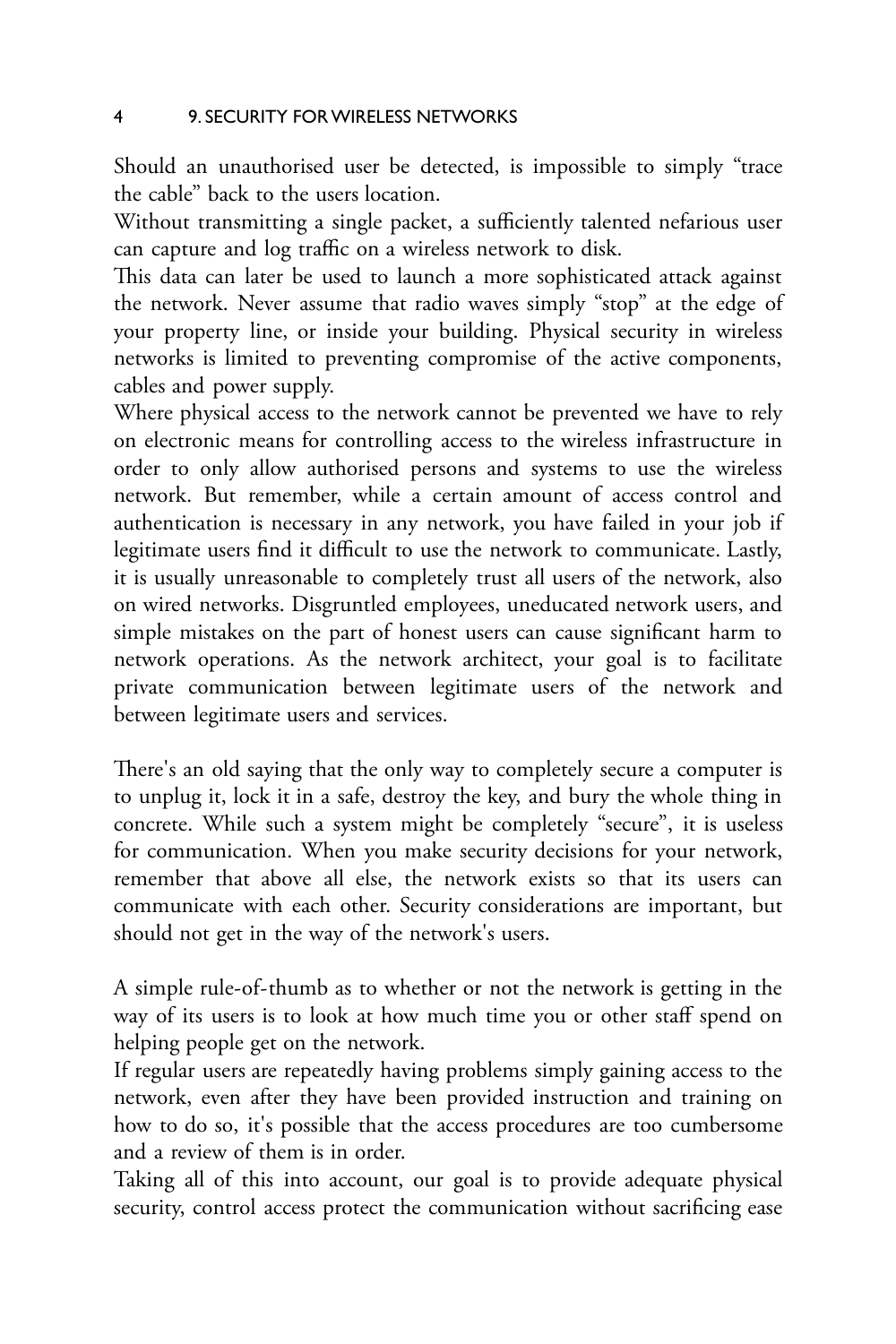of use.

### **3. Physical security for wireless networks**

When installing a network, you are building an infrastructure that people depend on. Security measures exist to ensure that the network is reliable. Wireless networks have physical components, such as wires and boxes, which are easily disturbed. In many installations, people will not understand the purpose of the installed equipment, or curiosity may lead them to experiment.

They may not realise the importance of a cable connected to a port. Someone may unplug an Ethernet cable so that they can connect their laptop for 5 minutes, or move a switch because it is in their way. A plug might be removed from a power bar because someone needs that receptacle. Assuring the physical security of an installation is paramount. Signs and labels will only be useful to those who can read your language. Putting things out of the way and limiting access is the best means to assure that accidents and tinkering do not occur. In your locality, proper fasteners, ties, or boxes may not be easy to fnd.

You should be able to fnd electrical supplies that will work just as well. Custom enclosures are also easy to manufacture and should be considered essential to any installation. It is often economical to pay a mason to make holes and install conduit. PVC can be embedded in cement walls for passing cable from room to room. This avoids the need to smash new holes every time a cable needs to be passed. Plastic bags can be stuffed into the conduit around the cables for insulation. Small equipment should be mounted on the wall and larger equipment should be put in a closet or in a cabinet.

#### Switches

Switches, hubs or interior access points can be screwed directly onto a wall with a wall plug. It is best to put this equipment as high as possible to reduce the chance that someone will be able to touch the device or its cables without signifcant effort.

#### **Cables**

At the very least, cables should be hidden and fastened. It is possible to fnd plastic cable conduit that can be used in buildings. If you cannot fnd it, simple cable attachments can be nailed into the wall to secure the cable.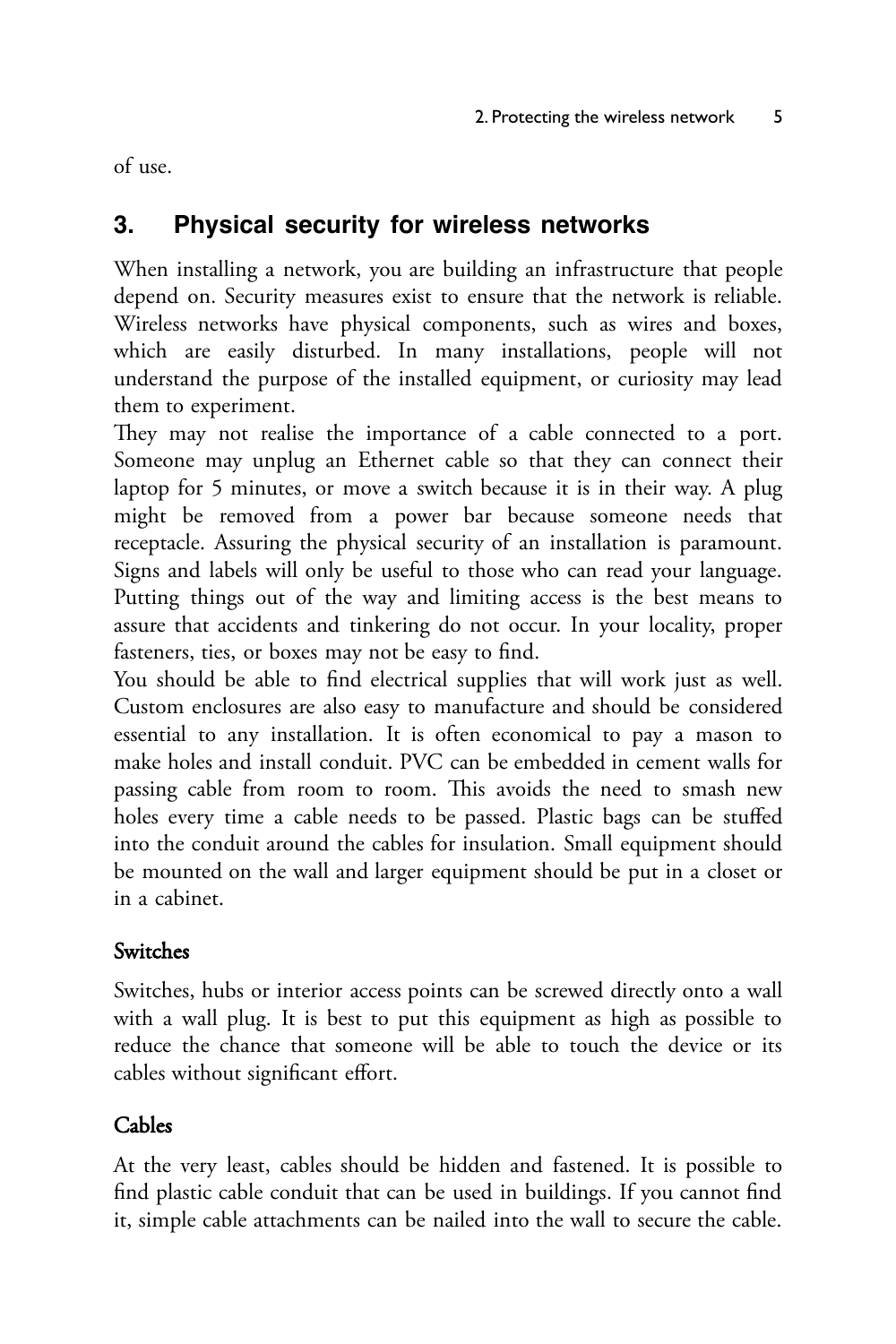This will make sure that the cable doesn't hang where it can be snagged, pinched or cut.

When fastening cable to the wall, it is important to not nail or screw into the cable itself. The cable contains many tiny wires that the network data travels over. Nailing through the cable will damage it and make it useless for transmitting data. Take care also to not overly bend or twist the cable as this will damage it as well.

It is preferable to bury cables, rather than to leave them hanging across a yard. Hanging wires might be used for drying clothes, or be snagged by a ladder, etc. To avoid vermin and insects, use plastic electrical conduit. The marginal expense will be well worth the trouble. The conduit should be buried about 30 cm deep, or below the frost level in cold climates. It is worth the extra investment of buying larger conduit than is presently required, so that future cables can be run through the same tubing. Consider labeling buried cable with a "call before you dig" sign to avoid future accidental outages.

#### Power

It is best to have power bars locked in a cabinet. If that is not possible, mount the power bar under a desk, or on the wall and use duct tape (or gaffer tape, a strong adhesive tape) to secure the plug into the receptacle. On the UPS and power bar, do not leave any empty receptacles. Tape them if necessary. People will have the tendency to use the easiest receptacle, so make these critical ones difficult to use. If you do not, you might fnd a fan or light plugged into your UPS; though it is nice to have light, it is nicer to keep your server running!

### Water

Protect your equipment from water and moisture. In all cases make sure that your equipment, including your UPS is at least 30 cm from the ground, to avoid damage from fl ooding. Also try to have a roof over your equipment, so that water and moisture will not fall onto it. In moist climates, it is important that the equipment has proper ventilation to assure that moisture can be exhausted. Small closets need to have ventilation, or moisture and heat can degrade or destroy your gear.

### Masts

Equipment installed on a mast is often safe from thieves. Nevertheless, to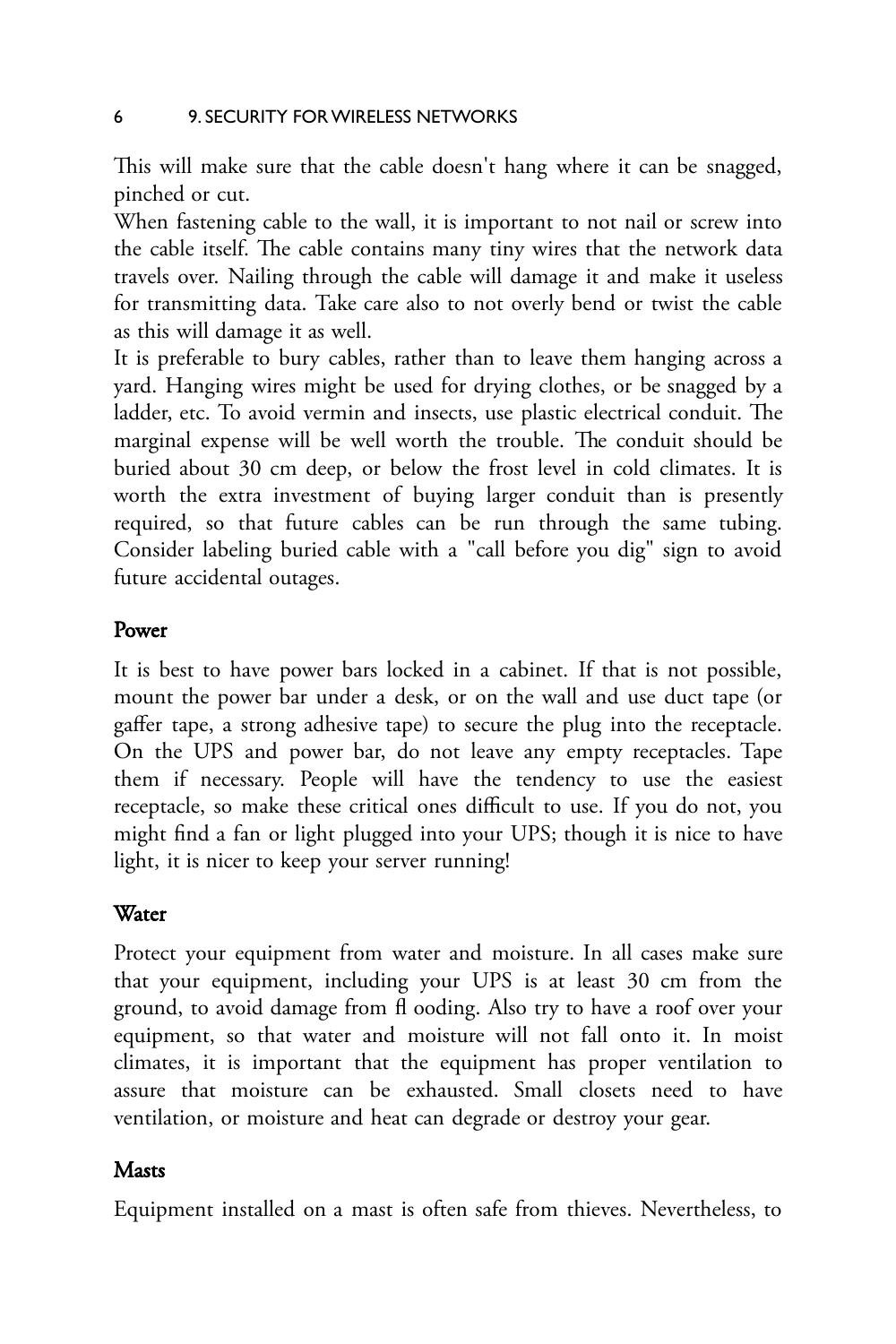deter thieves and to keep your equipment safe from winds, it is good to over-engineer mounts.

Painting equipment a dull white or grey colour refects the sun and makes it look plain and uninteresting. Panel antennas are often preferred because they are much more subtle and less interesting than dishes. Any installation on walls should be high enough to require a ladder to reach. Try choosing well-lit but not prominent places to put equipment. Also avoid antennae that resemble television antennae, as those are items that will attract interest by thieves, whereas a wif antenna will be useless to the average thief.

### **4. Authentication and access control**

Talking about authentication a number of related terms like (digital) identity, authorisation, privacy etc. pop up. So before we get into authentication proper we need to introduce some terminology, without trying to be exhaustive.

Digital identity is the electronic entity that is a representation of a physical entity, like a person or a device. Authentication is the process of verifying the claim that an (electronic) entity is allowed to act on behalf of a given known (physical) entity. In other words, authentication is the process of proving that the physical entity corresponds to a certain electronic one. Authorisation in turn is the process of establishing the rights of the identity to access certain resources or to perform certain tasks. Privacy, fnally, is a complex issue but has to do with the right of a person not to have their personal data and behaviour be known to parties that do not strictly need it to provide the service the users request. So for example, it is reasonable for a liquor shop to know that a customer is above a certain age before selling alocholic drinks, but not to know the name of the customer, and third parties should not have any knowledge of the transaction at all. Privacy is of particular concern in a world in which users increasingly use networks and services outside their home environment. Without proper attention to privacy aspects it is too easy to trace a users behaviour and movement.

It is worth mentioning that there is a trade-off between authentication and privacy. Verifying the identity of a user in itself invades the user's privacy, the authenticating party knows who is using what resource at a particular time and location, but the challenge is to minimise the amount of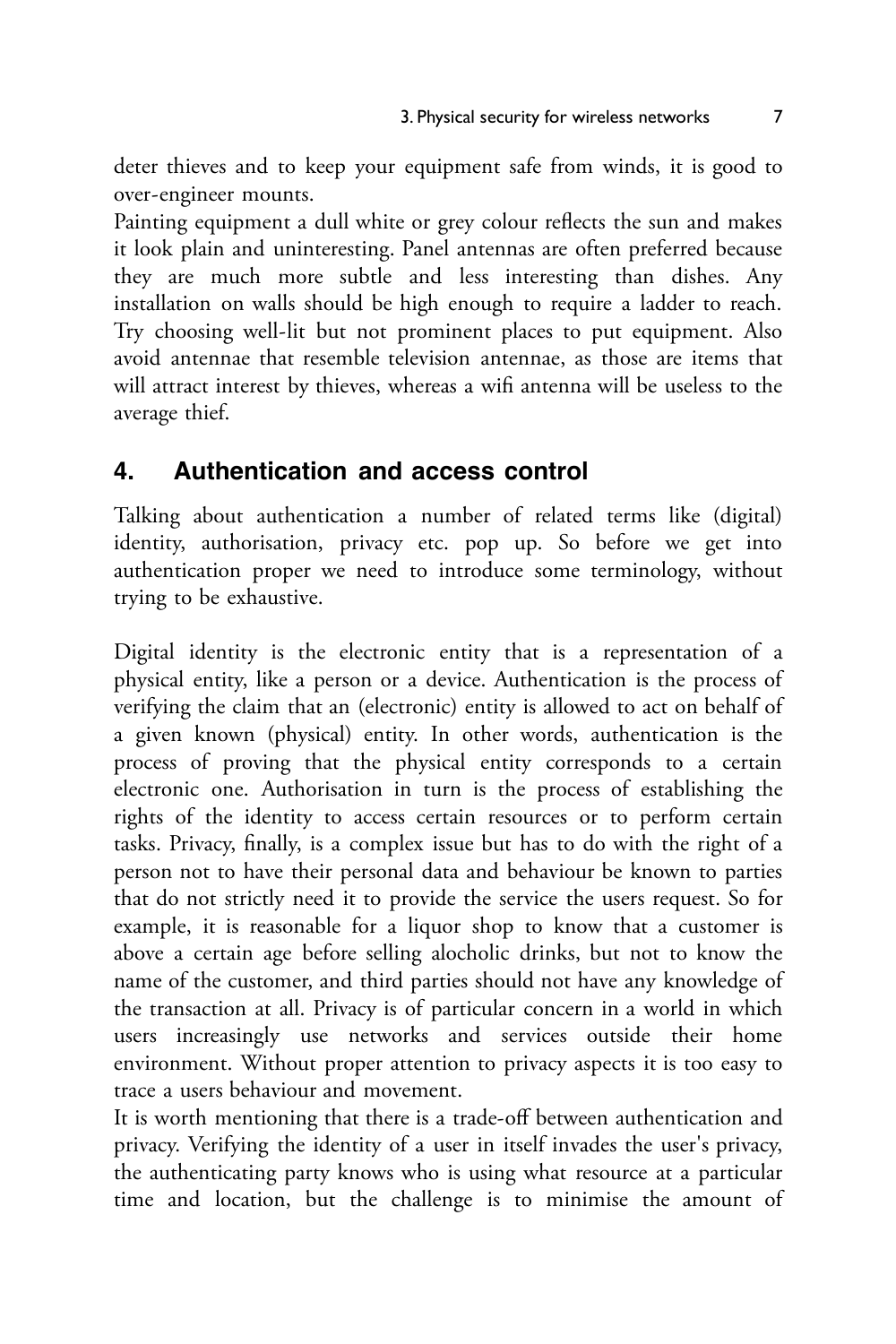information about a user and the number of parties that are privvy to that information.

In the context of this book we are mainly interested in techniques for controlling access to the network. In other words, we want to be able to decide who (authenticated identity) gets to access what (authorisation) without sacrificing privacy.

Authentication is typically done by proof of knowledge of a secret (a password, a signature), possession of a token or characteristic (a certifcate, a fngerprint) or both. Access control is often needed to make sure that only authorised users can use the network, to prevent exhaustion of scarce resources and/or compliance with rules and regulations. In addition to access controlled networks there may also be open networks with limited access or for a limited time, but due to the need for organisations to control access to their scarce resources and also anti-terrorist laws they become less ubiquitous. Over the years a number of techniques have been employed to control access to wireless networks. Subsequently they have been mostly abandoned due to security or scalability issues as WiFi became increasingly popular.

### Mac fltering

Access to a WiFi network can be based on the MAC address. This is the 48-bit number assigned by the manufacturer to every wireless and Ethernet device, and that is supposed to be unique and persistent. By employing mac fltering on our access points, we can authenticate users based on their MAC address.

With this feature, the access point keeps an internal table of approved MAC addresses.

When a wireless user tries to associate to the access point, the MAC address of the client must be on the approved list, or the association will be denied. Alternatively, the AP may keep a table of known "bad" MAC addresses, and permit all devices that are not on the list. Unfortunately, this is not an ideal security mechanism. Maintaining MAC tables on every device can be cumbersome, requiring all client devices to have their MAC addresses recorded and uploaded to the APs. Even worse, MAC addresses can often be changed in software. By observing MAC addresses in use on a wireless network, a determined attacker can spoof (impersonate) an approved MAC address and successfully associate to the AP.

While MAC fltering will prevent unintentional users and even most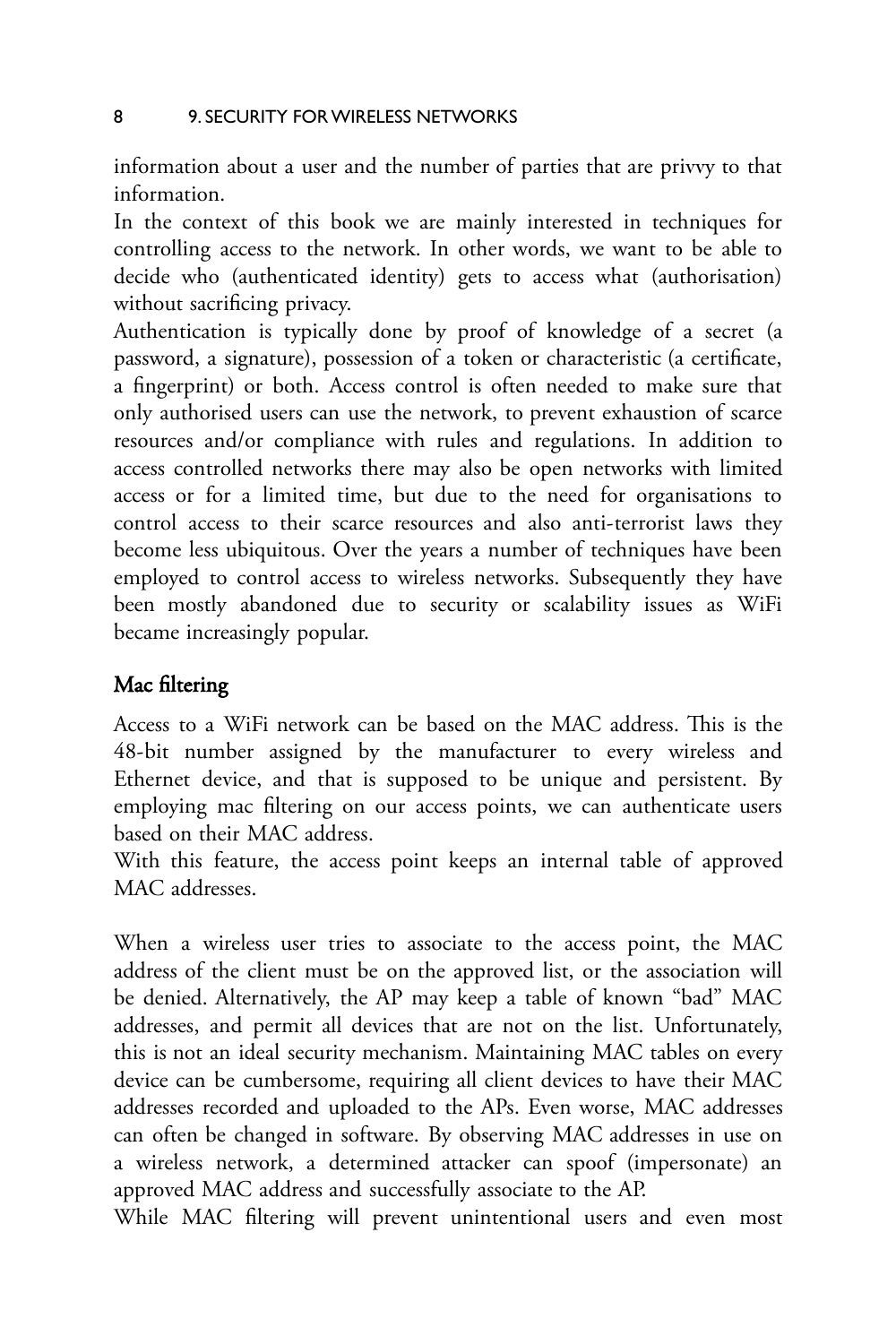curious individuals from accessing the network, MAC fltering alone cannot prevent attacks from determined attackers.

MAC flters are useful for temporarily limiting access from misbehaving clients. For example, if a laptop has a virus that sends large amounts of spam or other traffic, its MAC address can be added to the flter table to stop the traffic immediately. This will buy you time to track down the user and fx the problem.

#### Closed networks

Another at one time popular "authentication feature" of WiFi networks is the so-called closed network mode. In a typical network, APs will broadcast their ESSID many times per second, allowing wireless clients (as well as tools such as NetStumbler) to fnd the network and display its presence to the user. In a closed network, the AP does not beacon the ESSID ("hidden ESSID"), and users must know the full name of the network before the AP will allow association. This prevents casual users from discovering the network and selecting it in their wireless client. There are a number of drawbacks to this feature. Forcing users to type in the full ESSID before connecting to the network is error prone and often leads to support calls and complaints. Since the network isn't obviously present in site survey tools like NetStumbler, this can prevent your networks from showing up on war driving maps. But it also means that other network builders cannot easily fnd your network either, and specifcally won't know that you are already using a given channel.

A conscientious neighbour may perform a site survey, see no nearby networks, and install their own network on the same channel you are using. This will cause interference problems for both you and your neighbour.

Finally, using closed networks ultimately adds little to your overall network security. By using passive monitoring tools (such as Kismet), a malicious user can detect frames sent from your legitimate clients to the AP. These frames necessarily contain the network name. The malicious user can then use this name to associate to the access point, just like a normal user would. Encryption is probably the best tool we have for authenticating wireless users. Through strong encryption, we can uniquely identify a user in a manner that is very difficult to spoof, and use that identity to determine further network access. Encryption also has the beneft of adding a layer of privacy by preventing eavesdroppers from easily watching network traffic. Encryption is the technique that is used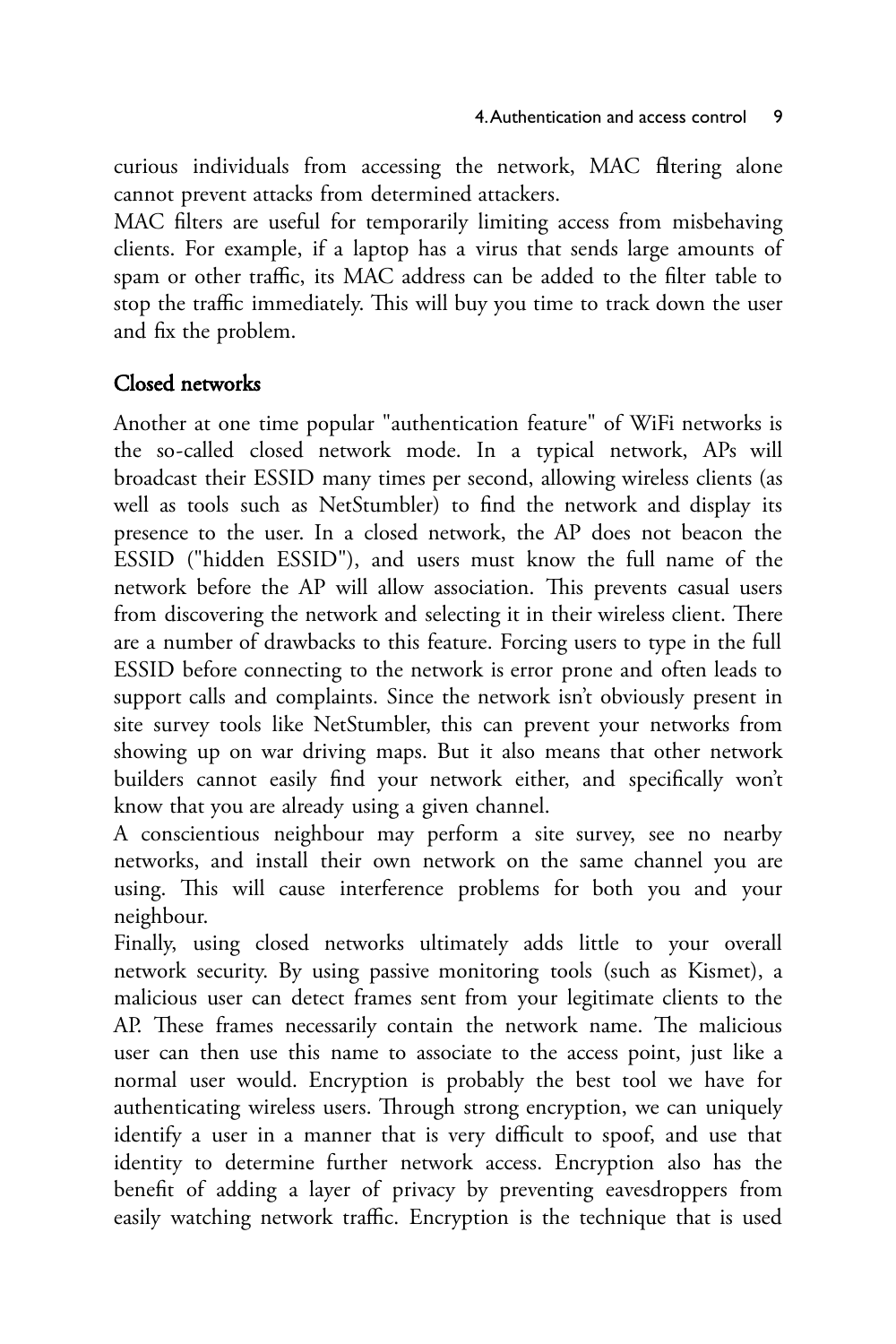for authenticating users in most current deployments.

#### WEP

The frst widely employed encryption method on WiFi networks was WEP encryption. WEP stands for Wired Equivalent Privacy, and is supported by virtually all 802.11a/b/g equipment. Incidentally, this is a complete misnomer as the privacy that WEP provides is in no way equivalent to that of wired connections. WEP uses a shared 40-bit key to encrypt data between the access point and client. The key must be entered on the APs as well as on each of the clients.

With WEP enabled, wireless clients cannot associate with the AP until they use the correct key. An eavesdropper listening to a WEP-enabled network will still see traffic and MAC addresses, but the data payload of each packet is encrypted.

This provided an authentication mechanism while also adding a bit of privacy to the network. WEP is defnitely not the strongest encryption solution available.

For one thing, the WEP key is shared between all users. If the key is compromised (say, if one user tells a friend what the password is, or if an employee is let go) then changing the password can be prohibitively difficult, since all APs and client devices need to be changed.

This also means that legitimate users of the network can still eavesdrop on each others' traffic, since they all know the shared key.

The key itself is often poorly chosen, making offline cracking attempts feasible. But most importantly, WEP itself is broken, making it very easy to gain illegal access the network.

So WEP should not be used anymore.

For more details about the state of WEP encryption, see these papers: http://www.isaac.cs.berkeley.edu/isaac/wep-faq.html <http://www.cs.umd.edu/~waa/wireless.pdf>

### "Switched" wireless networks

One critical difference between modern switched Ethernet networks and wireless is that wireless networks are built on a shared medium.

They more closely resemble the old network hubs than modern switches, in that every computer connected to the network can "see" the traffic of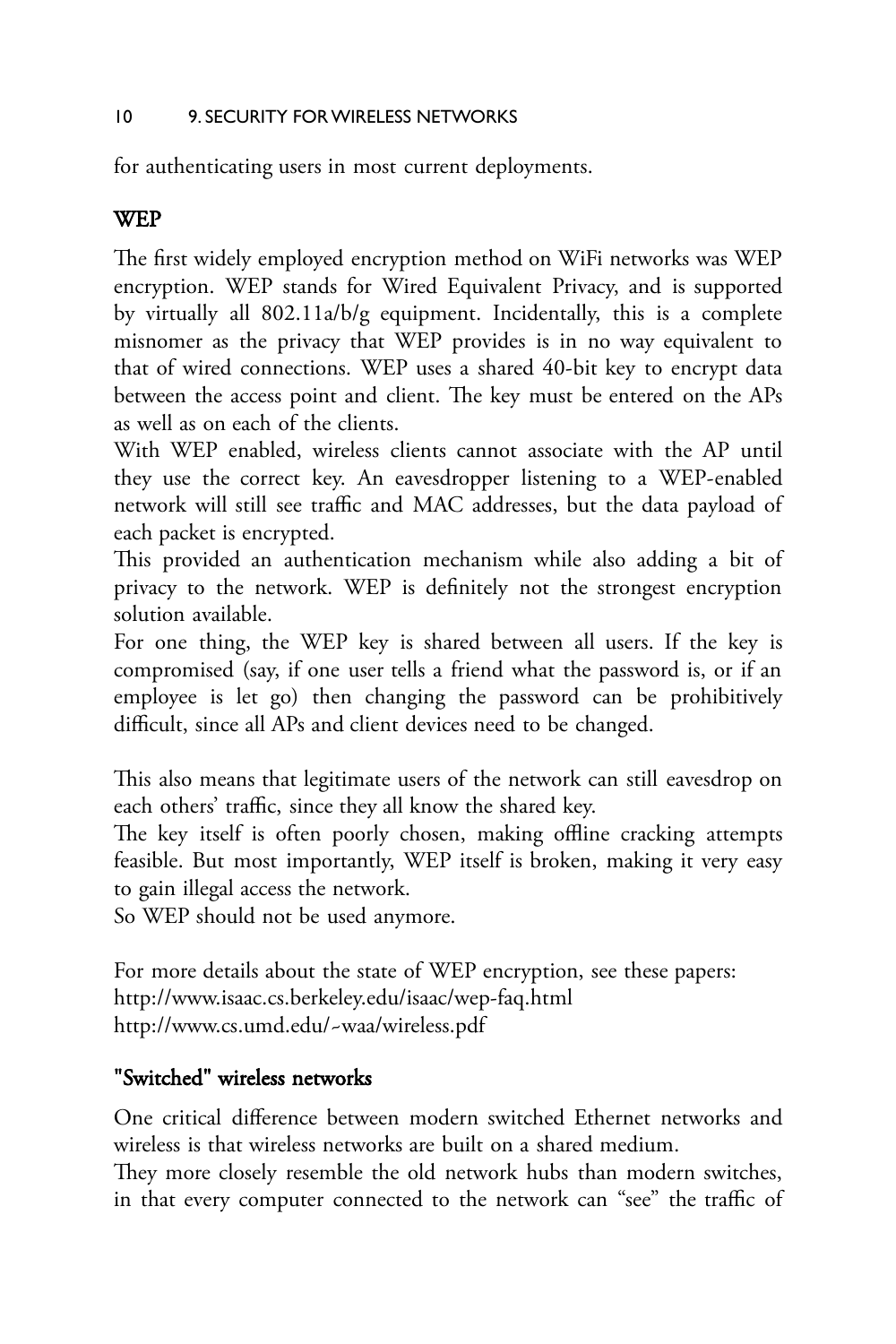every other user.

To monitor all network traffic on an access point, one can simply tune to the channel being used, put the network card into monitor mode, and log every frame.

This data might be directly valuable to an eavesdropper (including data such as email, voice data, or online chat logs). It may also provide passwords and other sensitive data, making it possible to compromise the network even further. WPA and 802.1X are designed to make the wireless network behave like a switched rather than a shared network.

### WPA

Another data-link layer authentication protocol is Wi-Fi Protected Access, or WPA. WPA was created specifcally to deal with the known problems with WEP mentioned earlier. WPA was intended to be a backwards compatible interim solution while the full standard 802.11i (WPA2) was developed.

WPA and WPA2 can operate in combination with the 802.1X umbrella standard for wireless authentication (see below) but also much in the same mode as WEP, with a shared secret between all clients and the AP, the socalled Pre Shared Key (PSK) mode (the WiFi Alliance calls WPA-PSK "WPA Personal", as opposed to "WPA Enterprise" that is used in combination with 802.1X).

Overall, WPA provides signifcantly better authentication and privacy than standard WEP, mainly by leveraging the Temporary Key Integrity Protocol (TKIP) that continuously and automatically changes the keying material between clients and access points.

Unfortunately precisely the backwards compatibility of TKIP has given rise to some attack vectors against TKIP that allow for decrypting certain encrypted packets, that in turn can be manipulated for further attacks.

More information can be found in the following articles: <http://dl.aircrack-ng.org/breakingwepandwpa.pdf> http://download.aircrack-ng.org/wiki-fles/doc/enhanced\_tkip\_michael.pdf

The consequence of these discoveries is that it is wise to move to the next generation of secure WiFi access protocols: WPA2.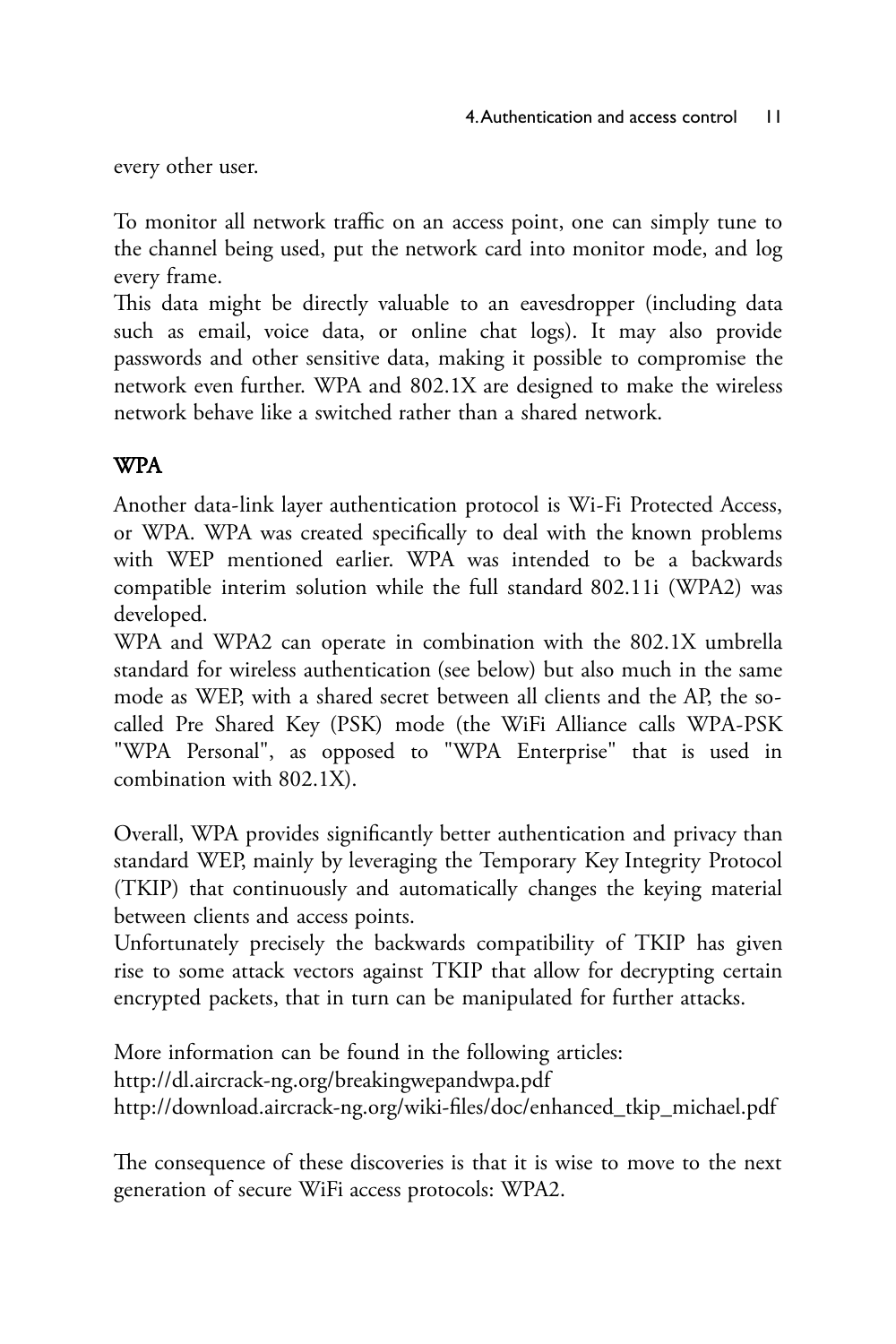### WPA2-PSK

WPA2 is the full IEEE 802.11i standard.

The main difference with WPA is the use of the Advanced Encryption System (AES) instead of TKIP a (so far) not broken encryption standard.

So the use of WPA2 with AES can be considered secure for now!

# **5. Summary**

The major downside of any of these last three authentication methods is that, regardless of the strength of the encryption, they are still built upon the notion of a common shared secret between all clients and the access point.

They don't allow for identifying individual users and frankly, a secret shared by potentially tens of thousands of users can hardly be called a secret.

Another serious problem with wireless networks to which access is controlled by any of the methods mentioned, is that its users are relatively anonymous.

While it is true that every wireless device includes a unique MAC address that is supplied by the manufacturer, as mentioned these addresses can often be changed with software.

And even when the MAC address is known, it can be very difficult to judge where a wireless user is physically located.

Multi-path effects, high-gain antennas, and widely varying radio transmitter characteristics can make it impossible to determine if a wireless user is sitting in the next room or is in an apartment building a mile away.

The concerns about security, accountability and scalability have led to the rise of what is commonly called identity-based networking.

### Identity-based networking

In identity based networking individual users are being authenticated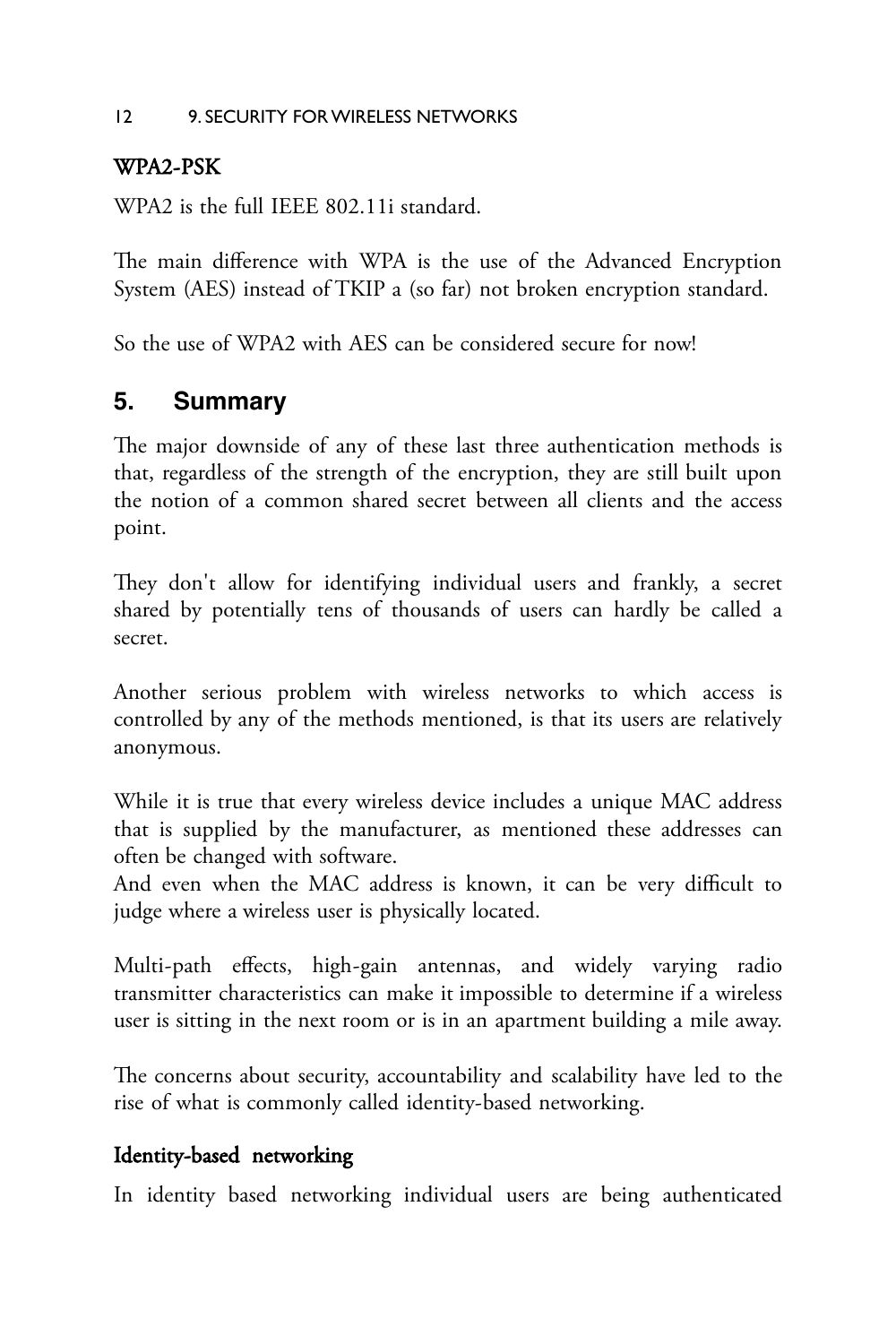rather than secrets shared between many users.

Typically the authentication system verifes user credentials against some sort of enterprise database or directory.

Commonly by using the RADIUS protocol, a protocol originally designed for controlling access to dial-in modem pools but sufficiently versatile to serve as generic access control protocol for network access.

### Captive portals

One common authentication tool used on wireless networks is the captive portal. A captive portal uses a standard web browser to give a wireless user the opportunity to present login credentials.

It can also be used to present information (such as an Acceptable Use Policy) to the user before granting further access.

By using a web browser instead of a custom program for authentication, captive portals work with virtually all laptops and operating systems. Captive portals are typically used on open networks with no other authentication methods (such as WEP or MAC flters).

To begin, a wireless user opens their laptop browser and is directed to the portal.

They will then be asked to accept the use policy or answer other questions such as entering a user name and password, and click on a "login" button, or perhaps type in numbers from a pre-paid ticket.

The user enters their credentials, which are checked by the access point or another server on the network.

All other network access is blocked until these credentials are verifed.

After verifcation their computer will receive a DHCP lease. They can then use their web browser to go to any site on the Internet.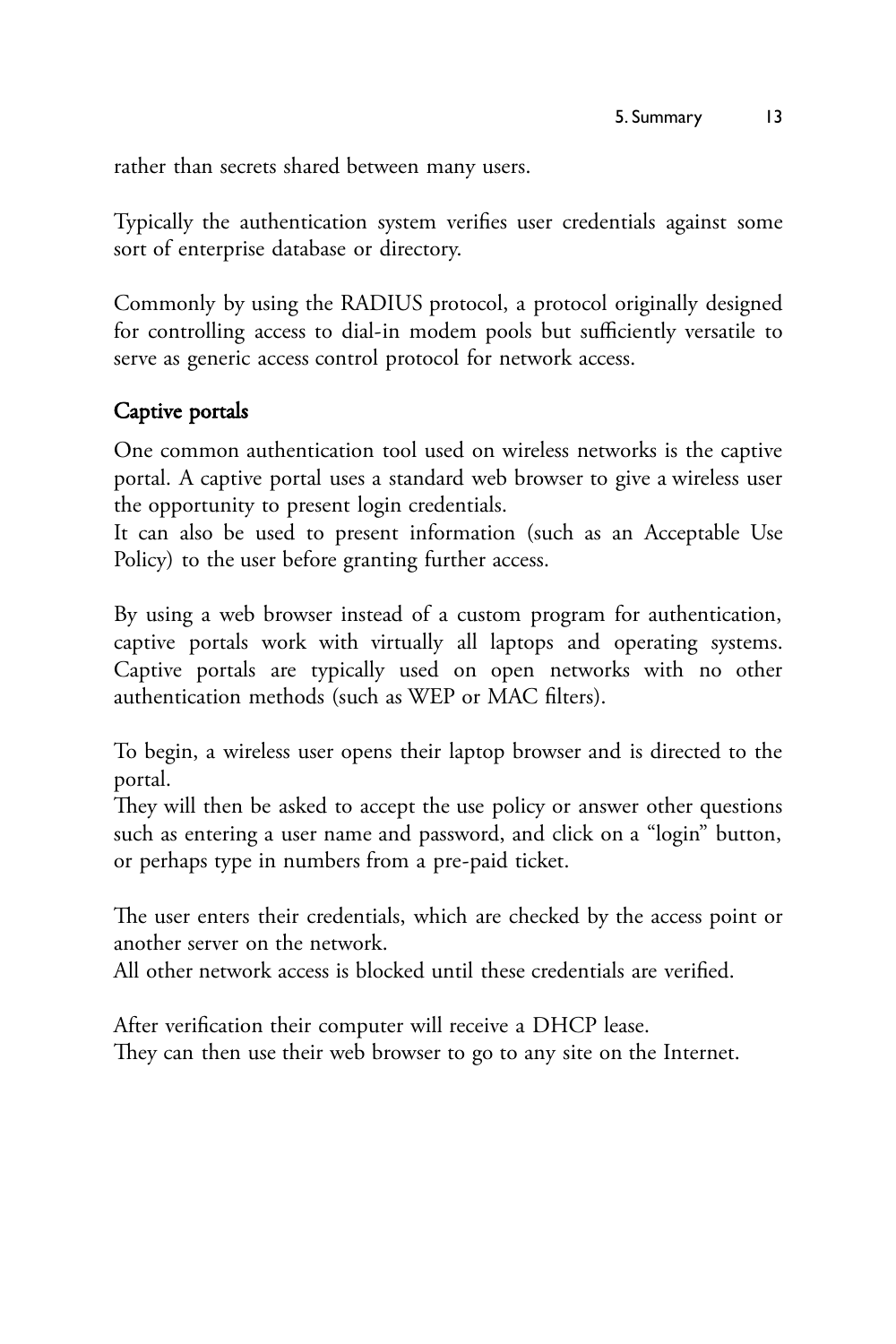

*Figure SWN 1: The user requests a web page and is redirected.*



*Figure SWN 2: The user's credentials are verified before further network access is granted. The authentication server can be the access point itself,another machine on the local network, or a server anywhere on the Internet.*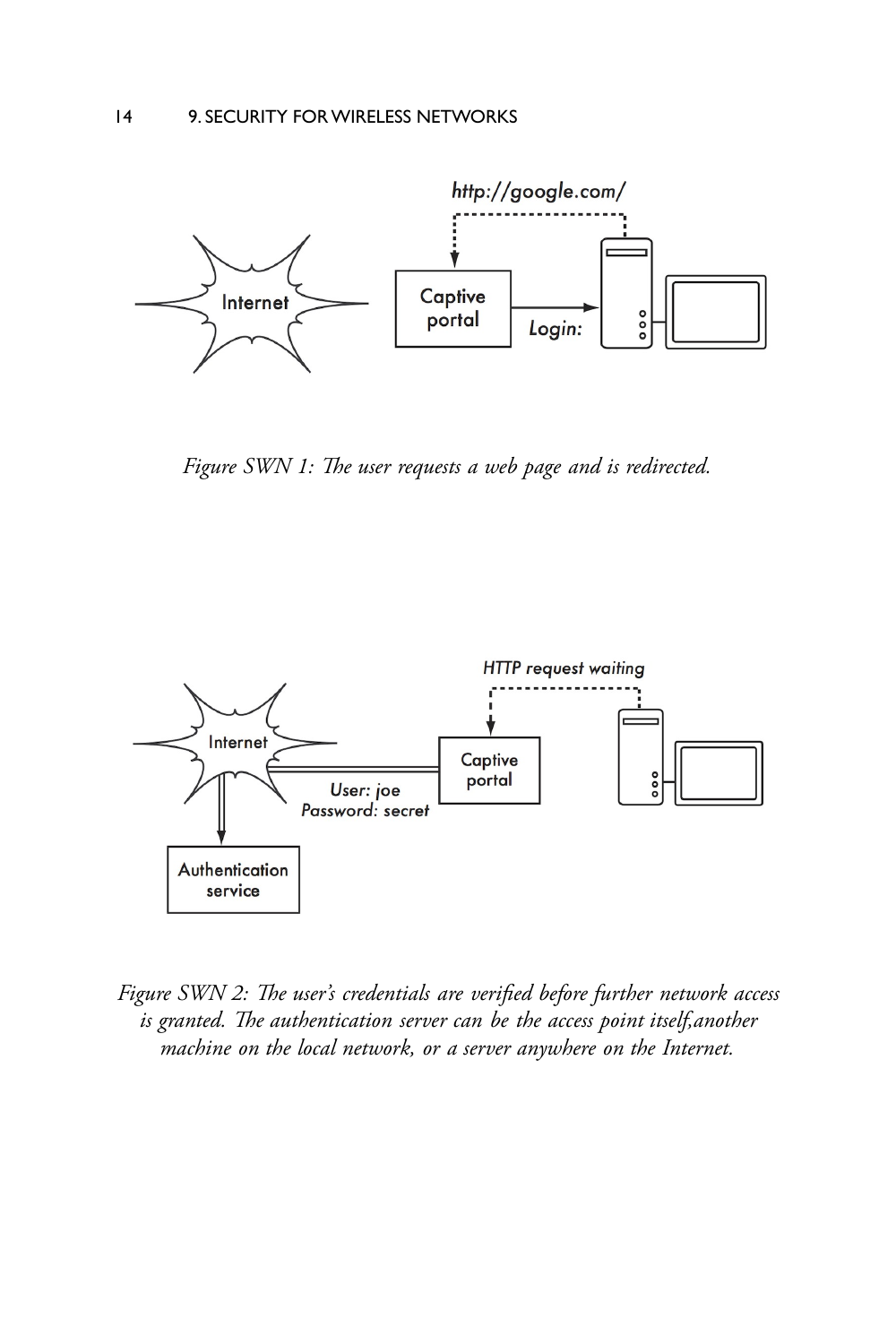

*Figure SWN 3: After authenticating, the user is permitted to access the rest of the network and is typically redirected to the original site requested - in this case Google.*

Captive portals provide no encryption for the wireless users, instead relying on the MAC and IP address of the client as a unique identifer, which can be spoofed easily, many implementations will therefore require the user to keep a connection window open. Since they, just like MACor WEP-based, do not provide protection against eavesdropping (they use a shared medium) and are vulnerable to session hijacking, captive portals are not a very good choice for networks that need to be locked down to only allow access from trusted users.

They are much more suited to cafes, hotels, and other public access locations where casual network users are expected. Another downside of captive portals is that they rely on the use of a browser for authentication, which can be very counterintuitive for users that just try to check their email or send an instant message, not to mention the fact that many wireless devices like sensors, printers and cameras don't have a builtin browser.

In public or semi-public network settings, encryption techniques such as WEP and WPA are effectively useless. There is simply no way to distribute public or shared keys to members of the general public without compromising the security of those keys.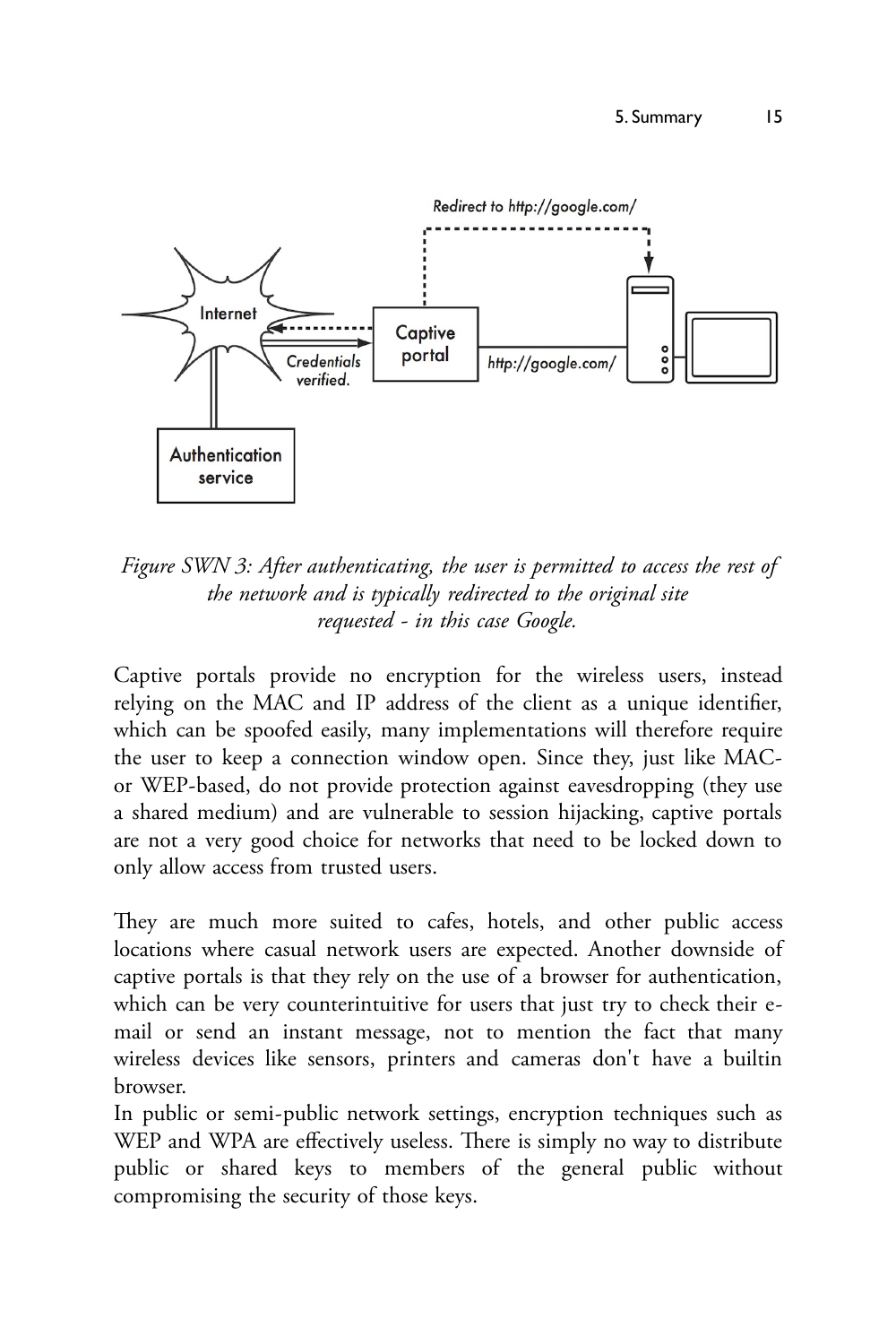In these settings, a simple application such as a captive portal provides a level of service somewhere between completely open and completely closed. Many vendors and open source projects exist that provide captive portal capability, to name a few:

- CoovaChilli, CoovaAP [\(http://coova.org/CoovaChilli/\),](http://coova.org/CoovaChilli/)) Coova is the successor of the no longer actively maintained Chillispot project. Coova allows for the use of a RADIUS authentication backend.
- WiFidog [\(http://www.wifdog.org/\),](http://www.wifidog.org/)) WiFi Dog provides a very complete captive portal authentication package in very little space (typically under 30kb). From a user's perspective, it requires no pop-up or javascript support, allowing it to work on a wider variety of wireless devices.
- M0n0wall, pfSense [\(http://m0n0.ch/wall/\),](http://m0n0.ch/wall/)) m0n0wall is complete embedded operating system based on FreeBSD. It includes a captive portal with RADIUS support, as well as a PHP web server.

Many general networking vendors offer some form of integrated captive portals, e.g. Microtik, Cisco, Aruba, Aptilo.

### **6. 802.1X**

In enterprise and campus deployments, the most common wireless network authentication framework is that based on IEEE 802.1X. 802.1X is a layer 2 protocol that can be used both for wired and wireless network authentication and in fact comprises a number of technologies. 802.1X describes the interaction between the client device (supplicant in 802.1X) and the Access Point or Switch (Authenticator) as well as that between the Access Point or Switch and a backend RADIUS server (Authentication Server) that in turn verifes user credentials against an enterprise directory (or fat fle for that matter). Finally, 802.1X describes how to transport user credentials from the supplicant to the authentication server transparently to the authenticator or any other device in the path by leveraging the Extensible Authentication Protocol (EAP).

The encryption between the supplicant and the authenticator can be done using rotating WEP-keys, WPA with TKIP or WPA2 with AES. For the reasons mentioned in the paragraph on WEP, WPA-PSK and WPA2-PSK, WPA2 with AES is highly recommended.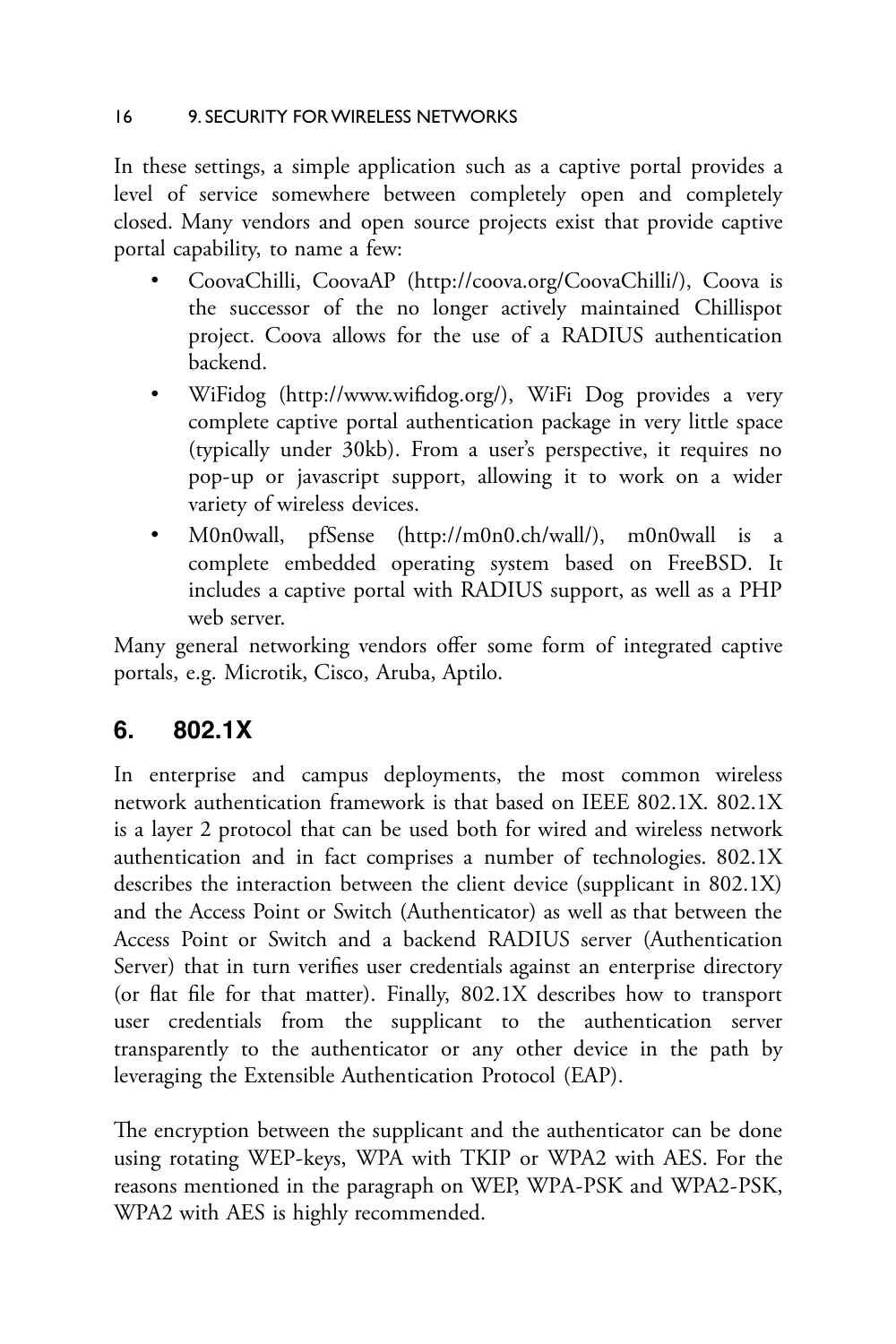Probably the most interesting feature of the 802.1X is the use of EAP. EAP defnes a generic way of encapsulating credentials and transporting them from a supplicant (client software) to an authentication server (RADIUS server). So-called EAP-methods defne how specifc authentication methods can be encapsulated into EAP. There are EAPmethods for all common types of authentication methods like certifcates, SIM-cards, username/password, one-time passwords and hardware tokens. Due to key or token distribution problems with handing out tokens or certifcates and revocation the vast majority of large scale deployments use what are called tunnelled EAP- methods: username/password based authentication using a TLS tunnel to the authentication server through which the actual username and password are transmitted. The user identity used for the TLS-envelope is typically of the form anonymous@domain (this is called the outer identity) whereas the inner identity (inside the TLS tunnel) is of the form username@domain. This distinction is particularly interesting for roaming to other organisations networks. It is possible to transport the authentication credentials of a user over the Internet while only revealing the home organisation of the user (the domain part), but that is the topic of the next paragraph. So what happens in a typical 802.1X authentication with a tunnelled EAP-method is the following:



Internet or other LAN resources

*Figure SWN 4: The use of 802.1X with tunnelled EAP for network access* (courtesy SURFnet)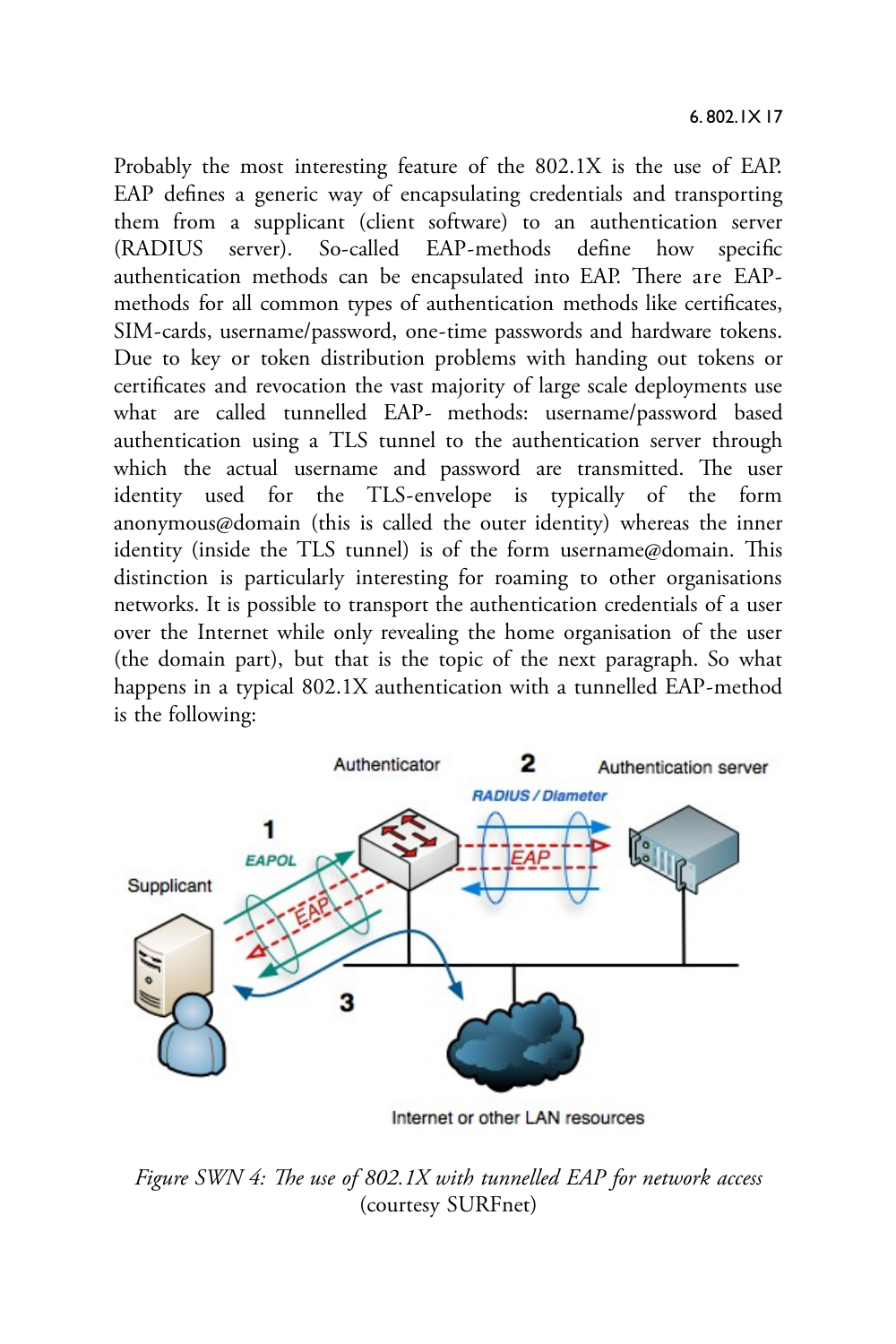The client associates with the Access Point (authenticator).

The Access Point requests the client (supplicant) to authenticate.

The client sends an EAP message containing a TLS packet with an outer identity anonymous@domain and inside the TLS packet username@domain and the password to the access point over the 802.11 link (EAP over LAN or EAPoL).

The Access point receives the EAP-message, encapsulates it in RADIUS and sends it to the organisational RADIUS server (authentication server).

The RADIUS server decapsulates the EAP-message and verifes the user credntials against some sort of backend like a fat fle, an LDAP directory, Active Directory or something else.

If the credentials are valid the RADIUS server sends back a RADIUS Access Accept message to the Access Point. The Access Point gives the client access to the wireless LAN.

The client performs a DHCP request, gets an IP-address and is connected to the network.

There are a number of tunnelled EAP-methods that essentially work the same, the differences are in the support in common operating systems, the vulnarability to dictionary and man-in-the-middle attacks and whether they require storage of clear-text passwords in the backend.

The most widely deployed tunnelled EAP-methods nowadays are EAP-TTLS (EAP Tunnelled Transport Layer Security) and PEAP (Protected EAP).

There have been incompatible implementations of PEAP due to disagreements between the proponents of PEAP (Apple, Cisco and Microsoft) resulting in a large uptake of TTLS. The fact that these incompatibilities are largely solved and the lack of native support for TTLS in a number of common OSes (Apple iOS and MS Windows variants) have resulted in an increase in uptake of PEAP. A newer EAPmethod that is gaining traction is EAP-FAST due to its security properties. EAP-FAST has also been chosen as the basis for the new to be developed tunnelled EAP-method (TEAP) that the IETF expects to be the single endorsed one.

# **7. Inter-organisational roaming**

RADIUS has the interesting property that RADIUS messages can be proxied to other RADIUS servers.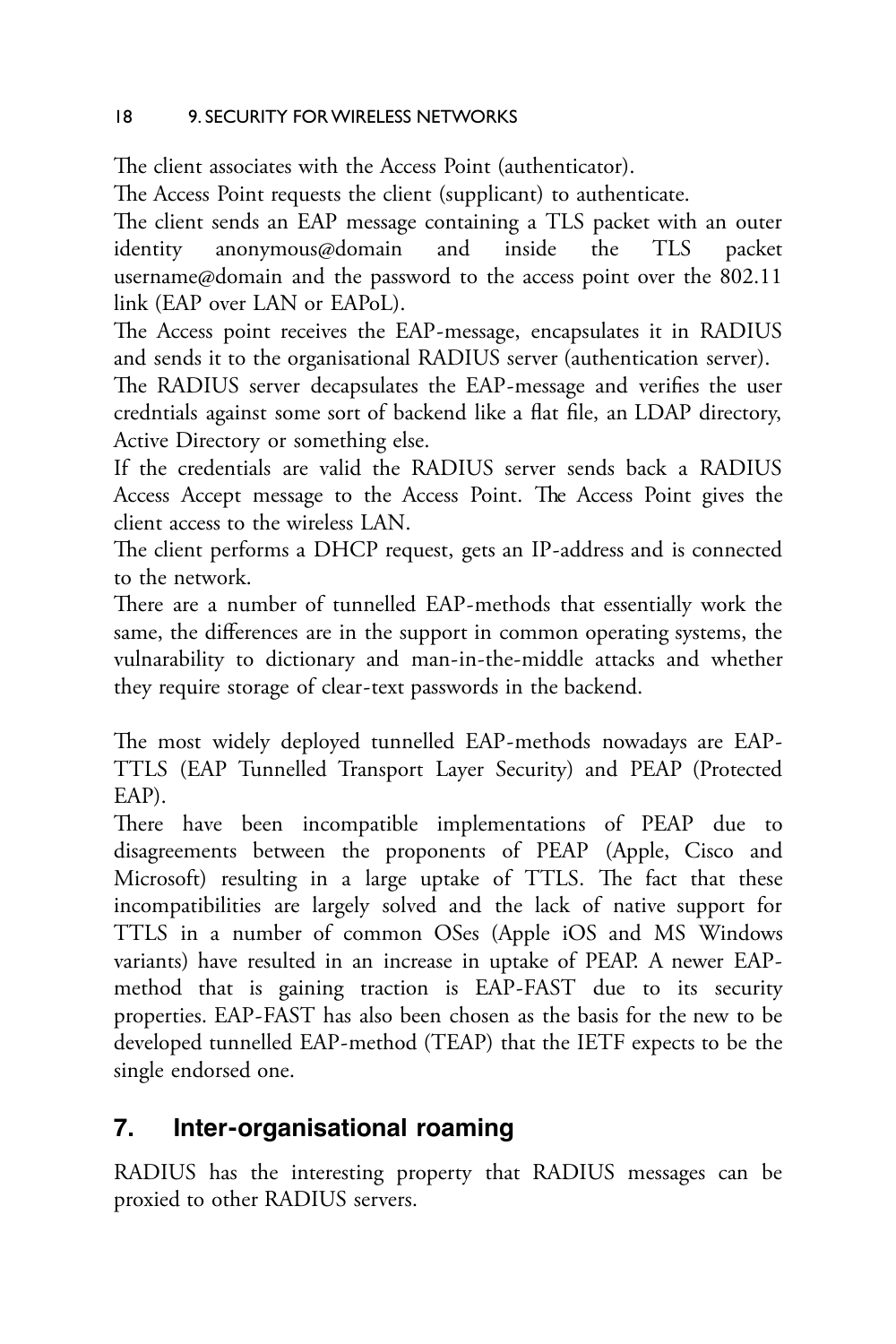That means it is possible for an organisation to allow for each others users to gain access to the network by authenticating to their home organisation's RADIUS server.

When the RADIUS server of organisation A receives an authentication request from [anonymous@organisationB.org](mailto:anonymous@organisationB.org) it can forward the request to organisation B's RADIUS-server instead of verifying the credentials locally. Organisation B's RADIUS server in turn can verify the credentials and send the access accept back to organisation A's RADIUS server, that then tells the Access Point to allow the user access. This so-called federated access allows for the creation of very scalable and large deployments while at the same time allowing the individual organisations to apply their own authentication policies to their users.

While RADIUS proxying is certainly possible in captive portal deployments it defnitely shines in an 802.1X/EAP environment.

By using EAP the user credentials can be protected so that only the home organisation of the user is able to see them.

This way large deployments can be created without the leakage of credentials and without teaching users to enter their secret credentials in every website that is thrown up in front of them. As an example, eduroam, the roaming wireless access federation in education, that extends the above concept slightly by instead of having direct RADIUS connections between organisations, it builds a hierarchical system of national and international RADIUS servers, allowing millions of students to gain access to over 5000 campus networks in many countries in all continents with the exception of Antarctica.



*Figure SWN 5: The eduroam infrastructure for world-wide roaming in academia*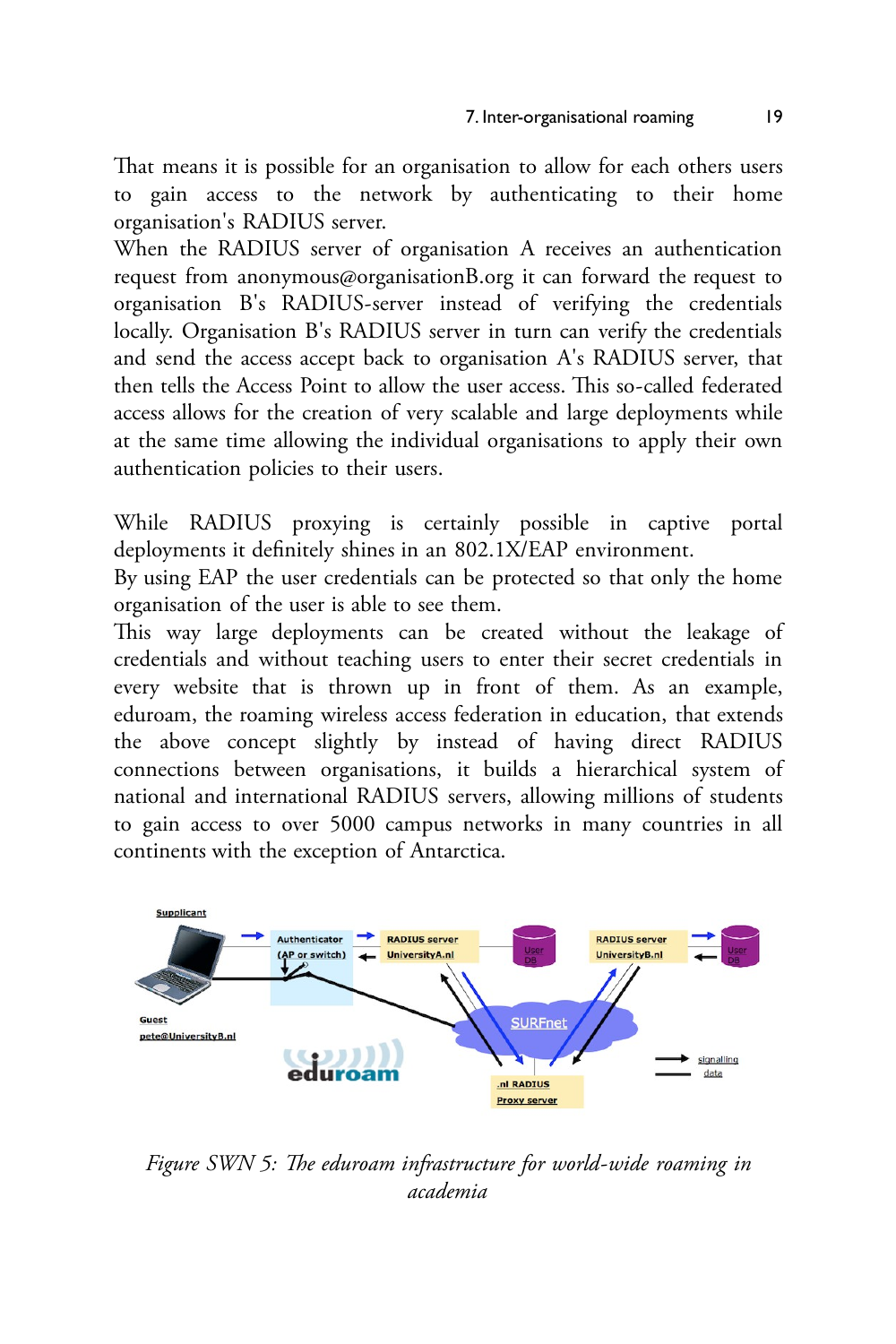#### **8. End to end encryption**

It should be noted that whereas WEP, WPA-PSK and WPA2-PSK are using encryption techniques to provide access control and protect against eavesdropping, they only protect the wireless traffic between client and access point, not on the wired part of the communication path. In order to protect the communication against unauthorised tampering or eavesdropping end to end encryption is needed.

Most users are blissfully unaware that their private email, chat conversations, and even passwords are often sent "in the clear" over dozens of untrusted networks before arriving at their ultimate destination on the Internet. However mistaken they may be, users still typically have some expectation of privacy when using computer networks. Privacy can be achieved, even on untrusted networks such as public access points and the Internet. The only proven effective method for protecting privacy is the use of strong end-to-end encryption. These techniques work well even on untrusted public networks, where eavesdroppers are listening and possibly even manipulating data coming from an access point.

To ensure data privacy, good end-to-end encryption should provide the following features:

#### Verifed authentication of the remote end.

The user should be able to know without a doubt that the remote end is who it claims to be. Without authentication, a user could give sensitive data to anyone claiming to be the legitimate service.

#### Strong encryption methods.

The encryption algorithm should stand up to public scrutiny, and not be easily decrypted by a third party. There is no security in obscurity, and strong encryption is even stronger when the algorithm is widely known and subject to peer review.

A good algorithm with a suitably large and protected key can provide encryption that is unlikely to be broken by any effort in our lifetimes using current technology. Beware of product vendors who assure you that their proprietary encryption using trade-secret algorithms are better than open, peer-reviewed ones.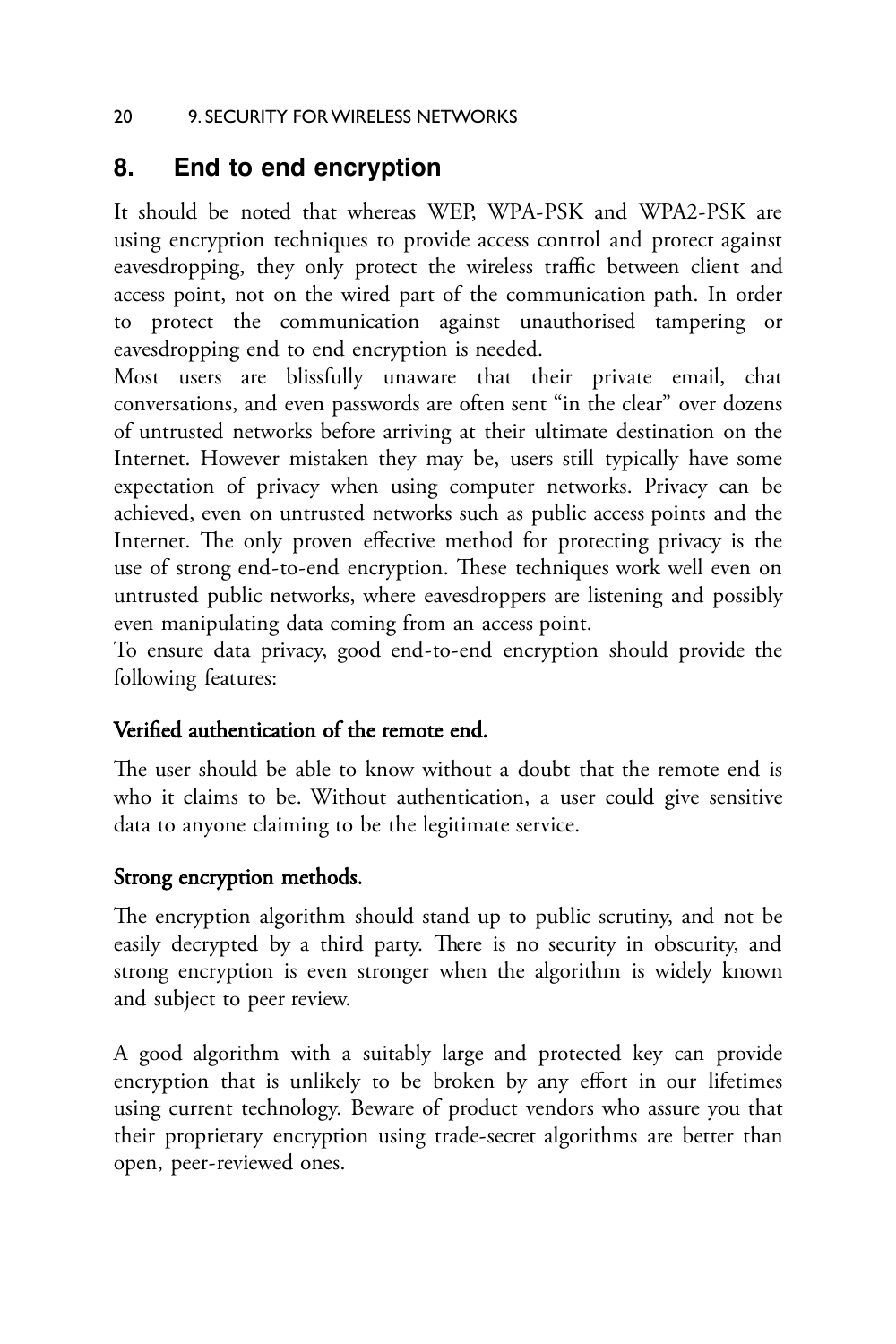#### Public key cryptography.

While not an absolute requirement for end-to-end encryption, the use of public key cryptography instead of a shared key can ensure that an individual's data remains private, even if the key of another user of the service is compromised. It also solves certain problems with distributing keys to users over untrusted networks.

#### Data encapsulation.

A good end-to-end encryption mechanism protects as much data as possible. This can range from encrypting a single email transaction to encapsulation of all IP traffic, including DNS lookups and other supporting protocols. Some encryption tools simply provide a secure channel that other applications can use. This allows users to run any program they like and still have the protection of strong encryption, even if the programs themselves dont support it.

Be aware that laws regarding the use of encryption vary widely from place to place.

Some countries treat encryption as munitions, and may require a permit, escrow of private keys, or even prohibit its use altogether.

Before implementing any solution that involves encryption, be sure to verify that use of this technology is permitted in your local area.

In the following sections, we'll take a look at some specifc tools that can provide good protection for your user's data.

### TLS

The most widely available end-to-end encryption technology is Transport Layer Security, known simply as TLS (or its predecessor SSL: Secure Sockets Layer).

Built into virtually all web browsers and many other applications, TLS uses public key cryptography and a trusted public key infrastructure (PKI) to secure data communications on the web.

Whenever you visit a web URL that starts with https, you are using TLS.

The TLS implementation built into web browsers includes a collection of certifcates from organisations called Certifcate Authorities (CA).

A CA validates the identity of network users and/or providers and ensures that they are who they say they are and issues a certifcate saying so.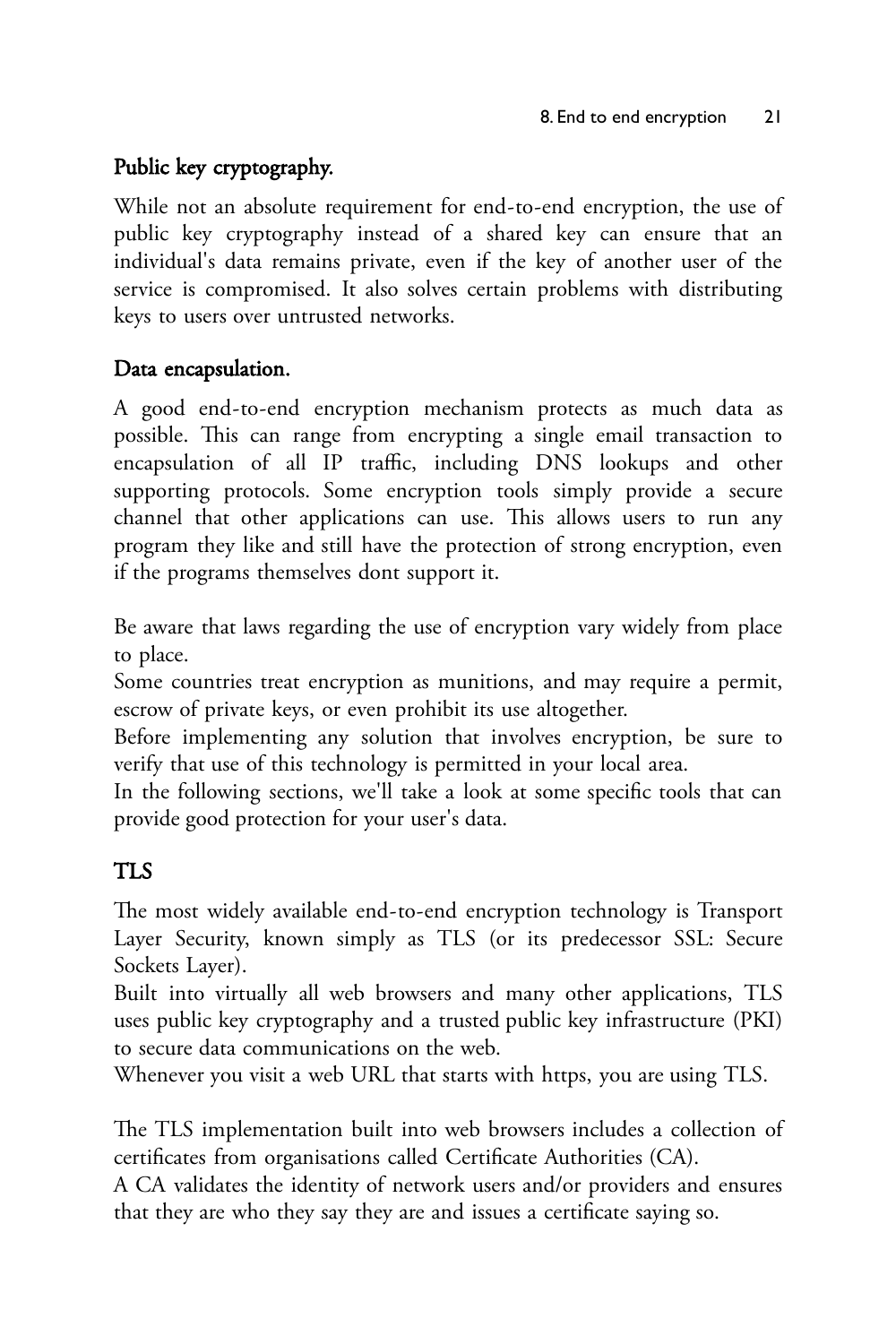Rather than doing this by a signed fancy document suitable for framing, this is done through the exchange of cryptographic keys.

As an example, someone wanting a certifcate for their website submits a Certifcate Request (CR), encoded ("signed") with a cryptographic key created specifcally for signing the certifcate request.

They submit this request to the CA, who then "signs" the request with their own key. These are encoded in the certifcate along with the exact name of the website that the requester wants the certifcate to be valid for.

For example, [WWW.AIPOTU.GOV,](http://WWW.AIPOTU.GOV/) from a certifcate perspective, is not the same as AIPOTU.GOV. Each site would require its own certifcate to present to a browser to do authenticated HTTPS transactions.

If the owner of AIPOTU.GOV domain only has their certifcate issued for AIPOTU.GOV and not also [WWW.AIPOTU.GOV,](http://WWW.AIPOTU.GOV/) a user accessing the "WWW" address will see a warning for an invalid certifcate for that site. This can be confusing to some users and, over time, lead them to just expect TLS Certifcate warnings from their browser as normal when the truth is completely the opposite case.

When you browse to a website that uses TLS, the browser and the server frst exchange certifcates.

The browser then verifes that the hostname in the certifcate provided by the server matches the DNS hostname that the browser knows the server by, that the certifcate has not expired or been revoked and that it has been signed by a trusted certifcate authority.

The server optionally verifes the validity of the browser's certifcate. If the certifcates are approved, both sides then negotiate a master session key using the previously exchanged certifcates to protect the session that is being established.

That key is then used to encrypt all communications until the browser disconnects.

This kind of data encapsulation is known as a tunnel.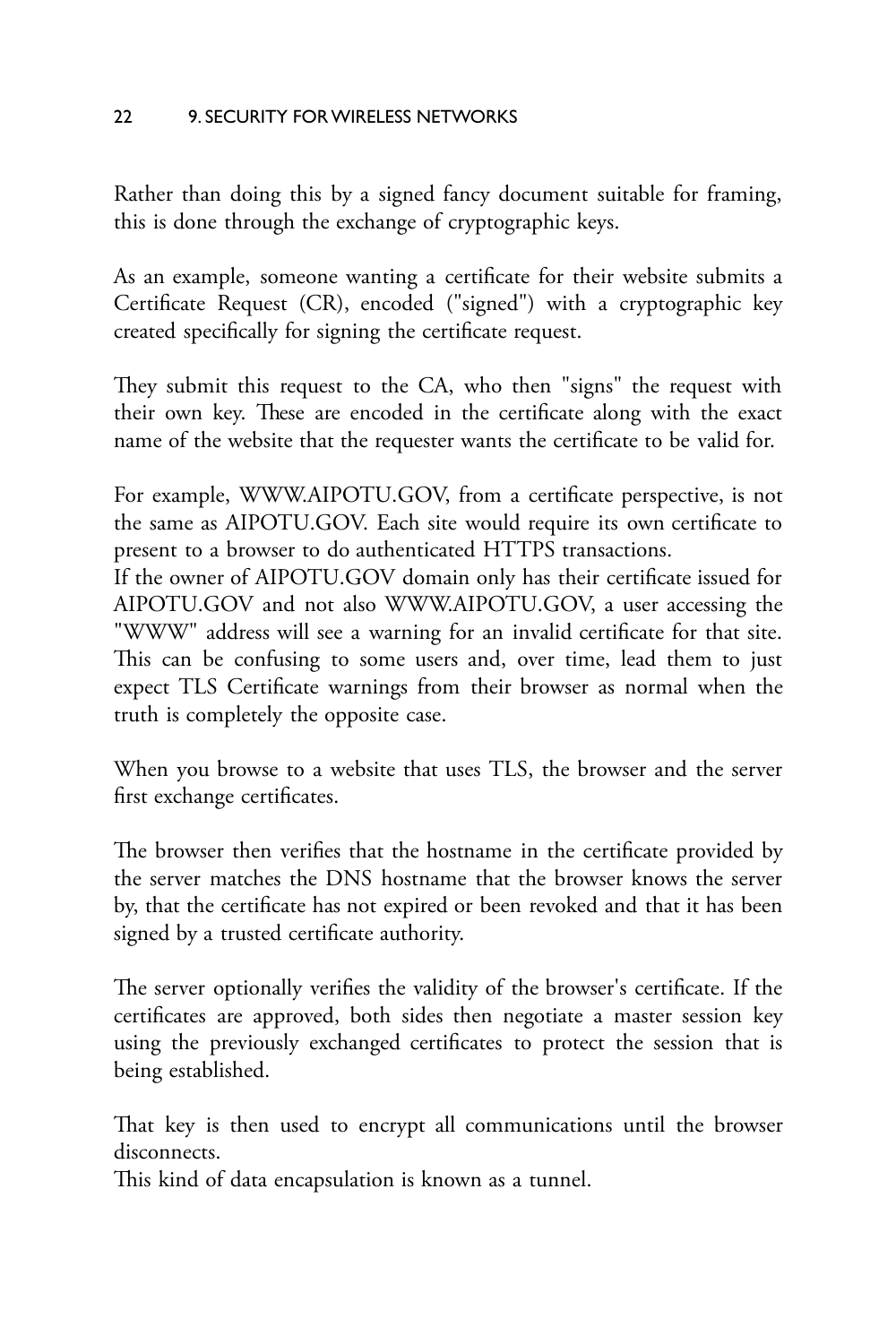

Figure SWN 6: Eavesdroppers must break strong encryption to monitor traffic *over an encrypted tunnel. The conversation inside the tunnel is identical to any other unencrypted conversation.*

The use of certifcates with a PKI not only protects communication against eavesdroppers but is also used to prevent the so-called Man-inthe-Middle (MitM) attack. In a MitM attack, a malicious user intercepts all communication between a client and a server. By presenting counterfeit certifcates to both the client and the server, a malicious user could carry on two simultaneous encrypted sessions. Since this user knows the secret on both connections, it is trivial to observe and manipulate the data being passed between the client and the server.



*Figure SWN 7: The man-in-the-middle effectively controls everything the user sees, and can record and manipulate all traffic. Without a public key infrastructure to verify the authenticity of keys, strong encryption alone cannot protect against this kind of attack.*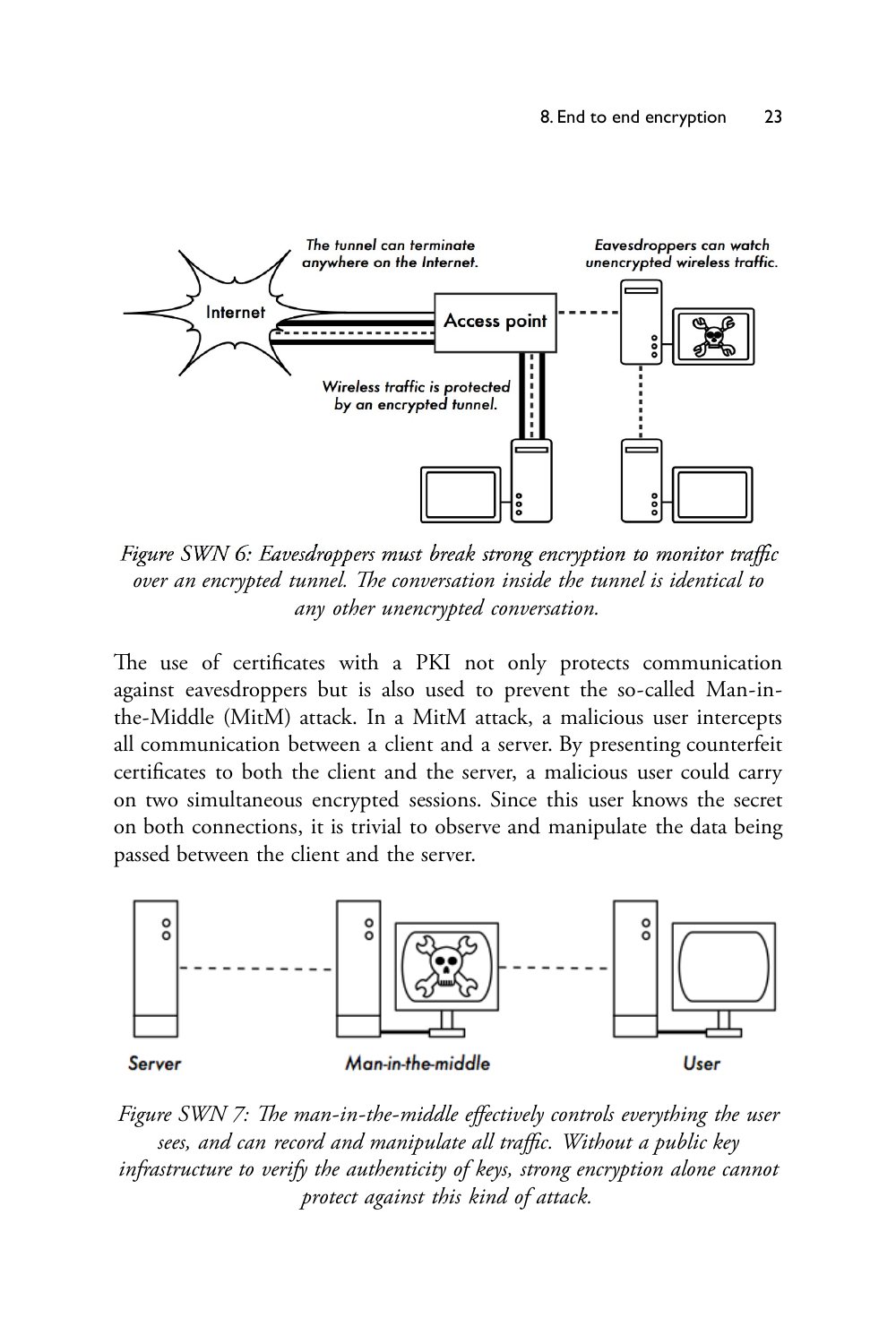Use of a good PKI can signifcantly reduce the chances of this kind of attack. In order to be successful, the malicious user would have to be in possession of a certifcate signed by a trusted CA that it can present to the client to accept as authentic.

This is only possible if they can trick the end-user into accepting it or if the CA is compromised.

Certifcate Authorities bear a special burden to protect their systems and network from unauthorised access and malicious users.

If a CA were to be compromised, the attacker who performed the compromise could conduct MiTM attacks on any of the users trying to connect to systems with a certifcate issued by that CA.

They could also issue counterfeit certifcates in response to legitimate certifcate requests, ensuring their ability to intercept or interfere with encrypted communications between browser users and servers.

While CA compromise was once held to be very unlikely to happen, there have been a number of incidents at the time of this writing proving this is no longer the case.

Companies whose primary activity was in acting as a commercial CA have gone out of business as a result of having their systems compromised and counterfeit certifcates issued under their name.

In September 2011, the certifcate authority DigiNotar was found to have been subverted by crackers, forcing all its certifcates to be revoked and sending it into bankruptcy.

These compromises were not the result of sophisticated computer criminals employing exotic sophisticated attacks but simply lapses in the security of their overall infrastructure and security policies and procedures. Finally, it is good to point out that TLS is not only used for web browsing. Insecure email protocols such as IMAP, POP, and SMTP can be secured by wrapping them in an TLS tunnel.

Most modern email clients support IMAPS and POPS (secure IMAP and POP) as well as TLS protected SMTP. If your email server does not provide TLS support, you can still secure it with TLS using a package like Stunnel [\(http://www.stunnel.org/\).](http://www.stunnel.org/)) TLS can be used to effectively secure just about any service that runs over TCP.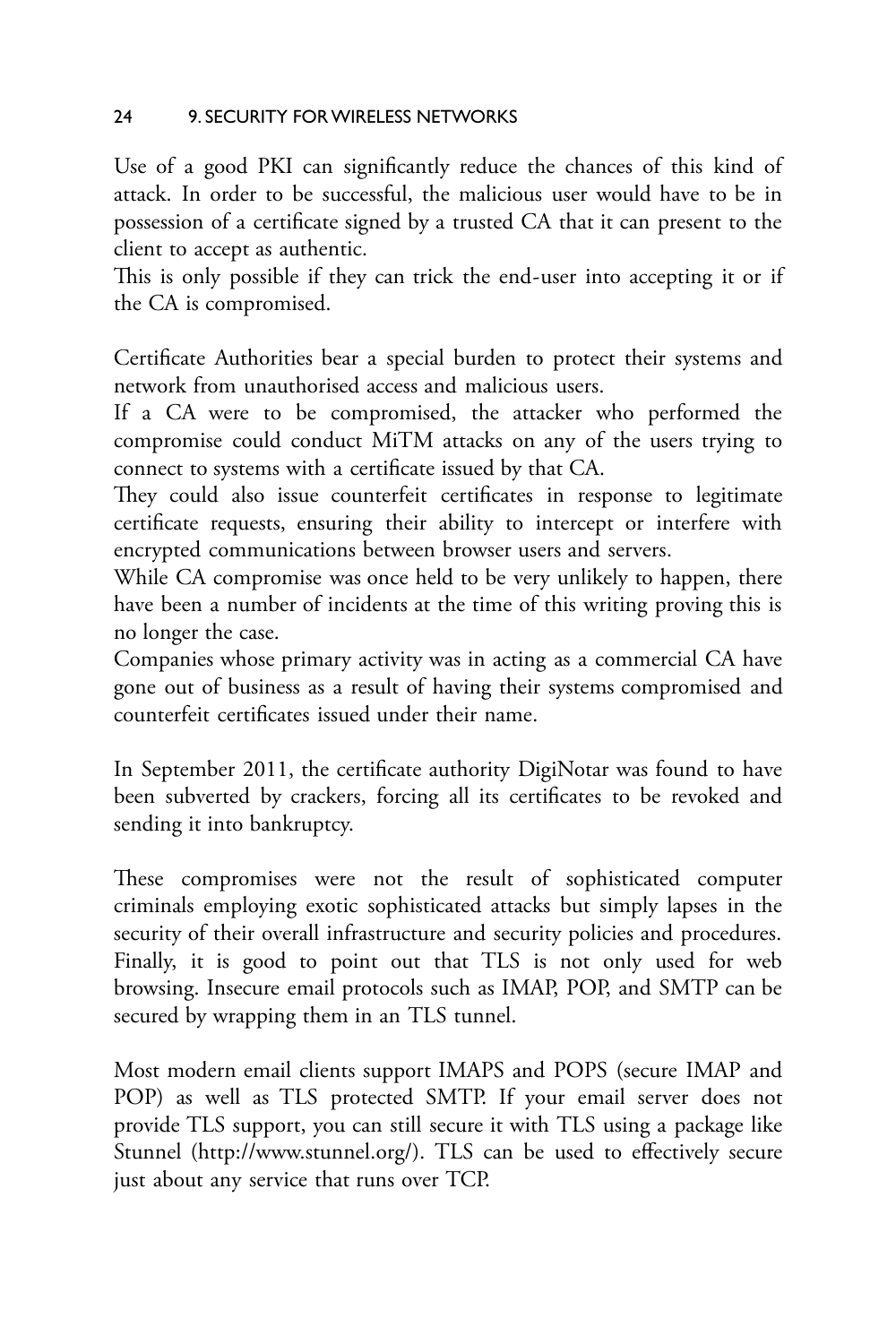#### SSH

Most people think of SSH as a secure replacement for telnet, just as SCP and SFTP are the secure counterparts of RCP and FTP.

But SSH is much more than an encrypted remote shell. For example, it can also act as a general purpose encrypting tunnel, or even an encrypting web proxy.

By frst establishing an SSH connection to a trusted location near (or even on) a remote server, insecure protocols can be protected from eavesdropping and attack.

Like TLS, it uses strong public key cryptography to verify the remote server and encrypt data. Instead of a PKI, it uses a key fngerprint cache that is checked before a connection is permitted.

It can use passwords and public keys for user authentication, and, through its support for the Pluggable Authentication Modules (PAM) system, it can also support other methods of authentication.

While this technique may be a bit advanced for many users, network architects can use SSH to encrypt traffic across untrusted links, such as wireless point-to-point links.

Since the tools are freely available and run over standard TCP, any educated user can implement SSH connections for themselves, providing their own end-to-end encryption without administrator intervention. OpenSSH [\(http://openssh.org/\)](http://openssh.org/)) is probably the most popular implementation on Unix-like platforms.

Free implementations such as Putty [\(http://www.putty.nl/\)](http://www.putty.nl/))and WinSCP [\(http://winscp.net/\)](http://winscp.net/) are available for Windows.

OpenSSH will also run on Windows under the Cygwin package [\(http://www.cygwin.com/](http://www.cygwin.com/))) These examples will assume that you are using a recent version of OpenSSH.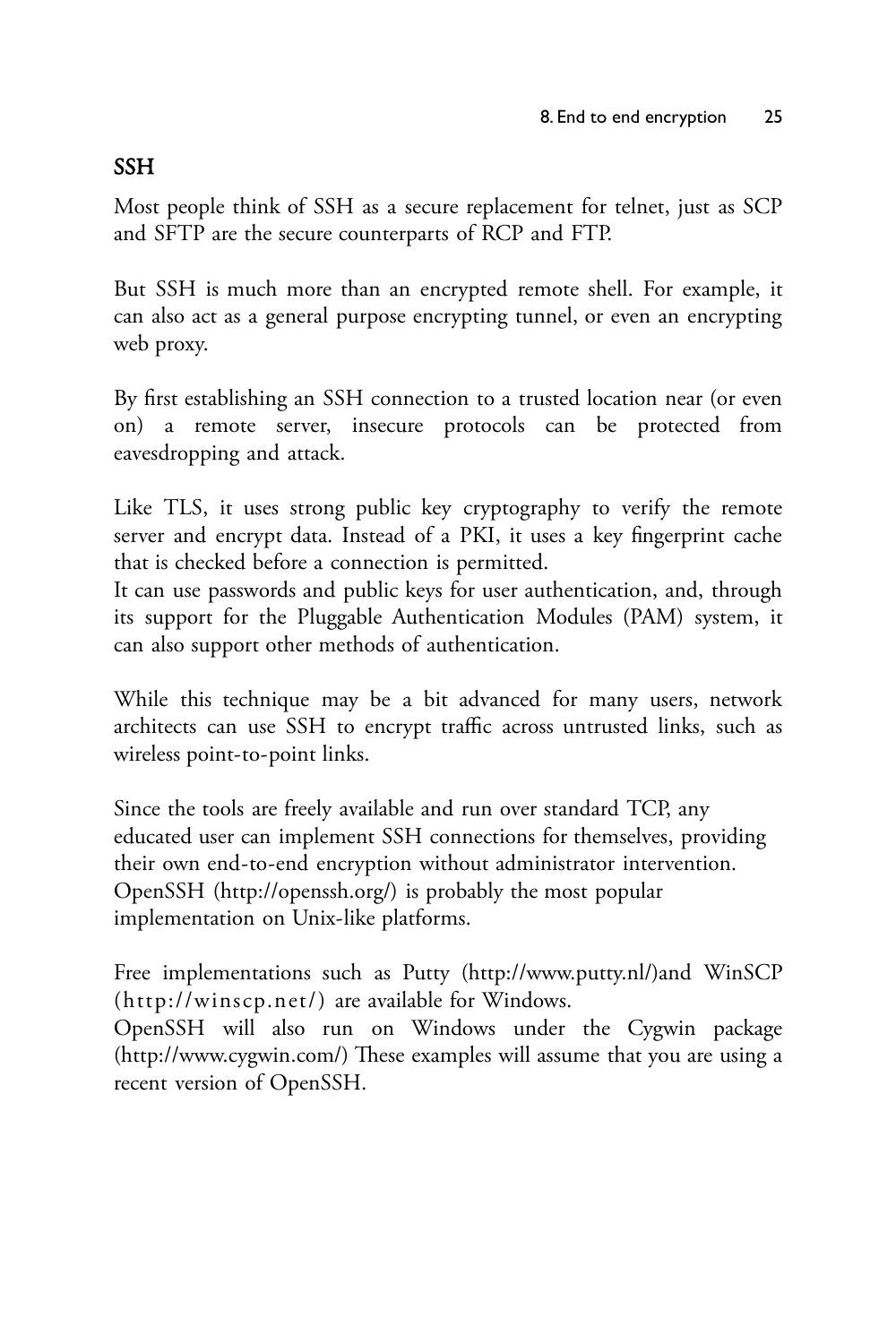

Figure SWN 8: The SSH tunnel protects web traffic up to the SSH server *itself.*

To establish an encrypted tunnel from a port on the local machine to a port on the remote side, use the -L switch. For example, suppose you want to forward web proxy traffic over an encrypted link to the squid server at squid.example.net. Forward port 3128 (the default proxy port) using this command:

*ssh -fN -g -L3128:squid.example.net:3128 squid.example.net*

The -fN switches instruct ssh to fork into the background after connecting.

The -g switch allows other users on your local segment to connect to the local machine and use it for encryption over the untrusted link.

OpenSSH will use a public key for authentication if you have set one up, or it will prompt you for your password on the remote side. You can then confgure your web browser to connect to localhost port 3128 as its web proxy service.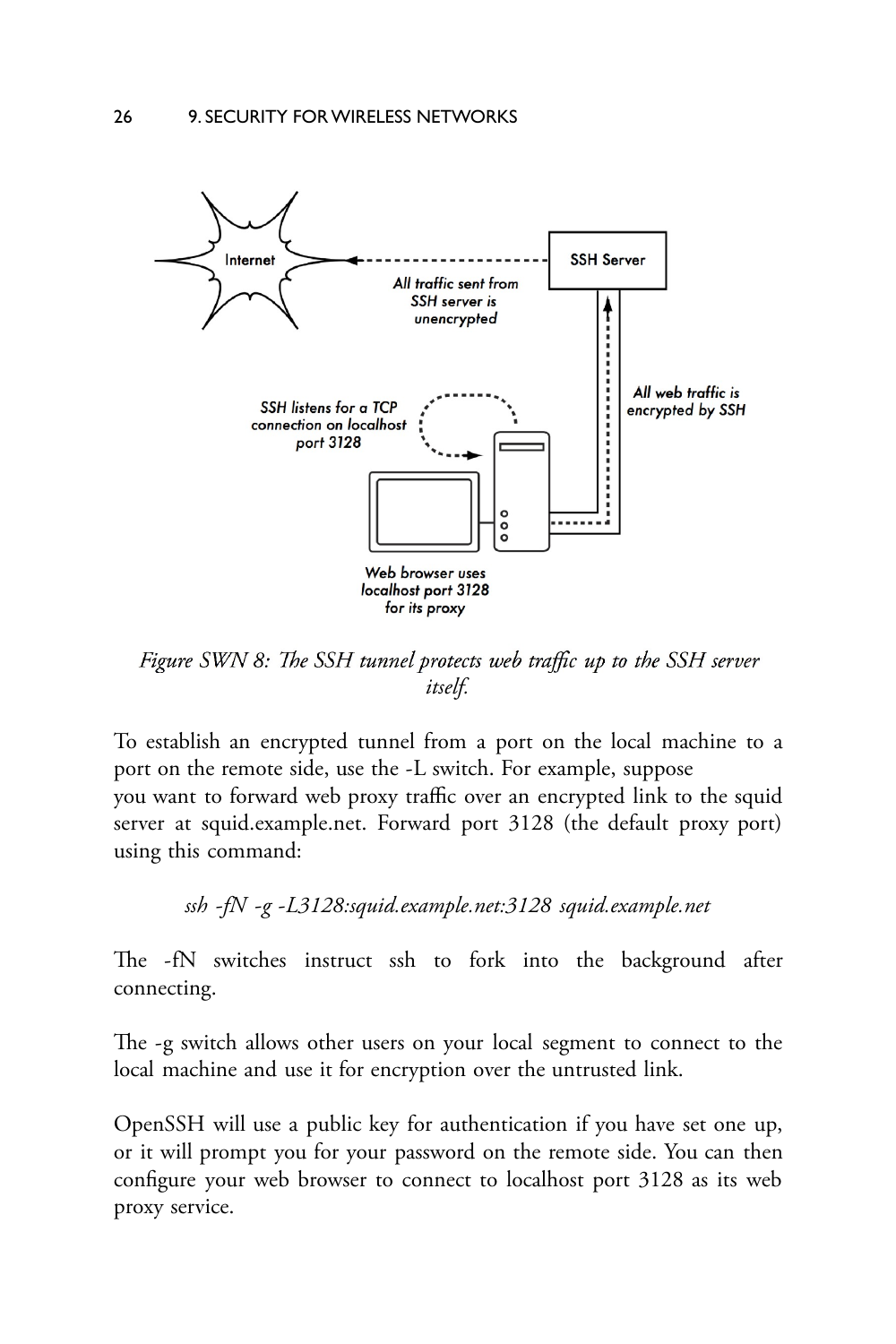All web traffic will then be encrypted before transmission to the remote side. SSH can also act as a dynamic SOCKS4 or SOCKS5 proxy. This allows you to create an encrypting web proxy, without the need to set up squid. Note that this is not a caching proxy; it simply encrypts all traffic:

*ssh -fN -D 8080 remote.example.net*

Confgure your web browser to use SOCKS4 or SOCKS5 on local port 8080, and away you go.

SSH can encrypt data on any TCP port, including ports used for email. It can even compress the data along the way, which can decrease latency on low capacity links:

*ssh -fNCg -L110:localhost:110 -L25:localhost:25 mailhost.example.net*

The -C switch turns on compression.

You can add as many port forwarding rules as you like by specifying the -L switch multiple times.

Note that in order to bind to a local port less than 1024, you must have root privileges on the local machine. These are just a few examples of the fexibility of SSH. By implementing public keys and using the ssh forwarding agent, you can automate the creation of encrypted tunnels throughout your wireless network, and protect your communications with strong encryption and authentication.

### OpenVPN

OpenVPN is a VPN implementation built on SSL encryption with both a commercially-licensed and an Open Source "community" edition.

There are OpenVPN client implementations for a wide range of operating systems including Linux, Window 2000/XP and higher, OpenBSD, FreeBSD, NetBSD, and Mac OS X. Many users fnd it easier to understand and confgure than IPSEC VPNs. OpenVPN has some disadvantages though, such as fairly high latency of traffic over the VPN tunnel. Some amount of latency is unavoidable since all encryption/decryption is done in user space, but using relatively new computers on either end of the tunnel can minimise this.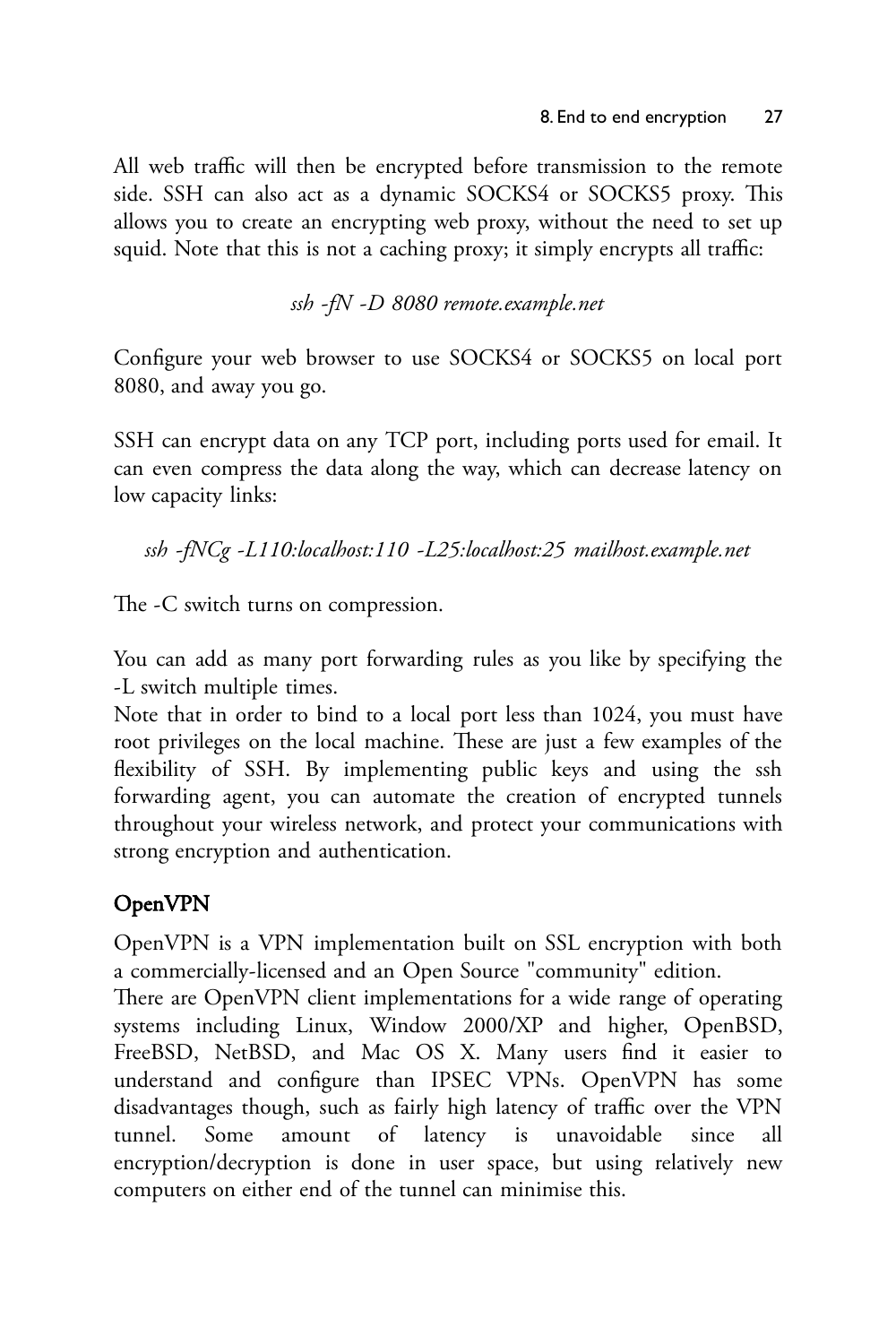While it can use traditional shared keys for authentication, OpenVPN really shines when used with SSL certifcates and a certifcate authority. OpenVPN has many advantages that make it a good option for providing end-to-end security. Some of these reasons include:

- it is based on proven, robust, encryption protocols (SSL and RSA)
- it is relatively easy to confgure. It functions across many different platforms
- it is well-documented. An Open-Source "Community" version is maintained in addition to a for-pay commercial version.

OpenVPN needs to connect to a single TCP or UDP port on the remote side. Once established, it can encapsulate all data down to the Networking layer, or even down to the Data-Link layer, if your solution requires it. You can use it to create robust VPN connections between individual machines, or simply use it to connect network routers over untrusted wireless networks. VPN technology is a complex feld, and is a bit beyond the scope of this section to go into more detail. It is important to understand how VPNs ft into the structure of your network in order to provide the best possible protection without opening up your organisation to unintentional problems.

There are many good online resources that deal with installing OpenVPN on a server and client, we recommend this article from Linux Journal:

<http://www.linuxjournal.com/article/7949>

as well as the official HOWTO:

<http://openvpn.net/howto.html>

# **9. Tor & Anonymizers**

The Internet is basically an open network based on trust.

When you connect to a web server across the Internet, your traffic passes through many different routers, owned by a great variety of institutions, corporations and individuals.

In principle, any one of these routers has the ability to look closely at your data, seeing the source and destination addresses, and quite often also the actual content of the data.

Even if your data is encrypted using a secure protocol, it is possible for your Internet provider to monitor the amount of data transferred, as well as the source and destination of that data.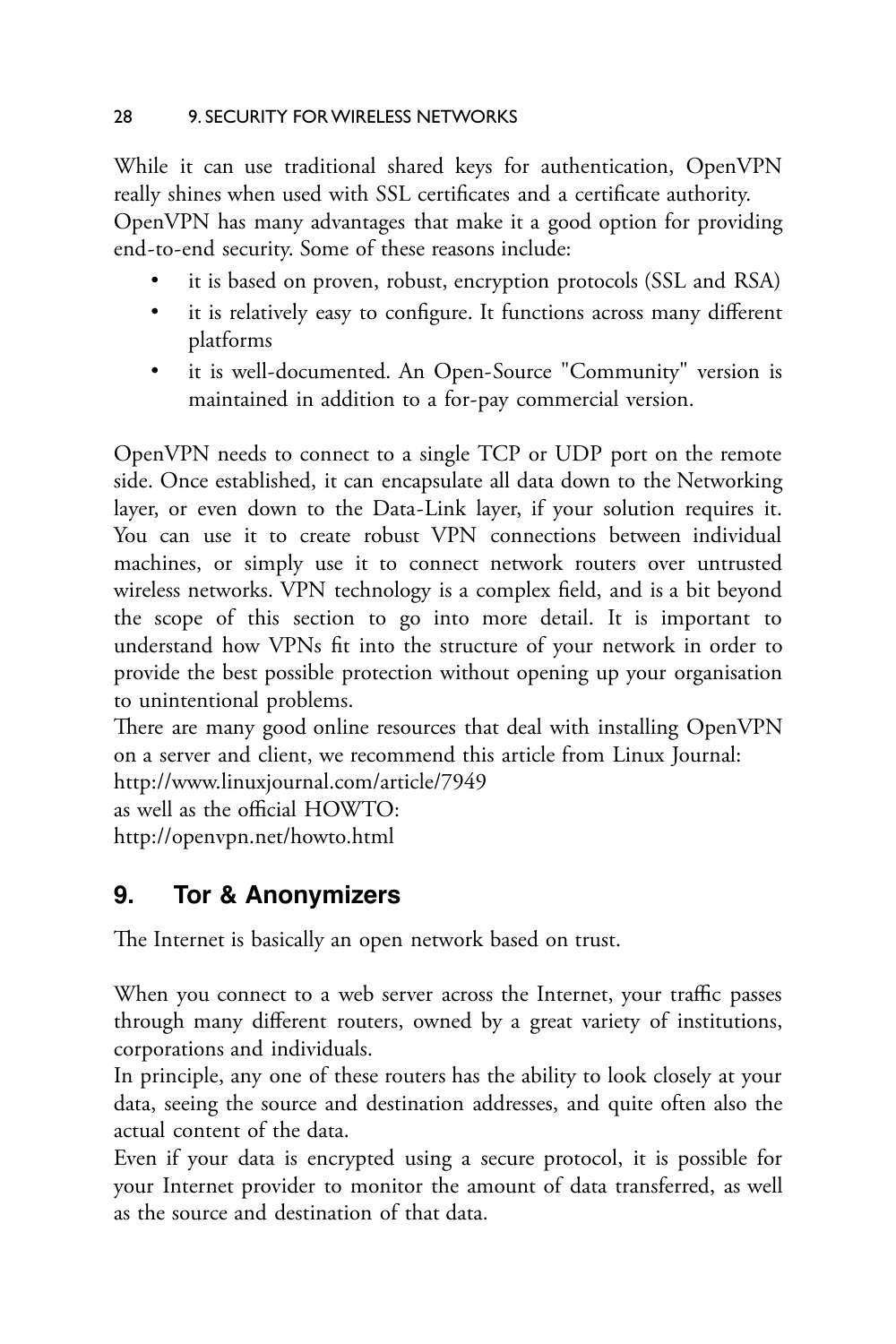Often this is enough to piece together a fairly complete picture of your activities on-line. Privacy and anonymity are important, and closely linked to each other. There are many valid reasons to consider protecting your privacy by anonymizing your network traffic.

Suppose you want to offer Internet connectivity to your local community by setting up a number of access points for people to connect to.

Whether you charge them for their access or not, there is always the risk that people use the network for something that is not legal in your country or region.

You could plead with the legal system that this particular illegal action was not performed by yourself, but could have been performed by anyone connecting to your network. The problem is neatly sidestepped if it were technically infeasible to determine where your traffic was actually headed.

And what about on-line censorship?

Publishing web pages anonymously may also be necessary to avoid government censorship. There are tools that allow you to anonymize your traffic in relatively easy ways.

The combination of Tor [\(http://www.torproject.org\)](http://www.torproject.org/) and Privoxy [\(http://www.privoxy.org\)](http://www.privoxy.org/) is a powerful way to run a local proxy server that will pass your Internet traffic through a number of servers all across the net, making it very difficult to follow the trail of information.

Tor can be run on a local PC, under Microsoft Windows, Mac OSX, Linux and a variety of BSD's, where it anonymizes traffic from the browser on that particular machine.

Tor and Privoxy can also be installed on a gateway server, or even a small embedded access point (such as a Linksys WRT54G) where it provides anonymity to all network users automatically.

Tor works by repeatedly bouncing your TCP connections across a number of servers spread throughout the Internet, and by wrapping routing information in a number of encrypted layers (hence the term onion routing), that get peeled off as the packet moves across the network.

This means that, at any given point in the network, the source and destination addresses cannot be linked together.

This makes traffic analysis extremely difficult.

The need for the Privoxy privacy proxy in connection with Tor is due to